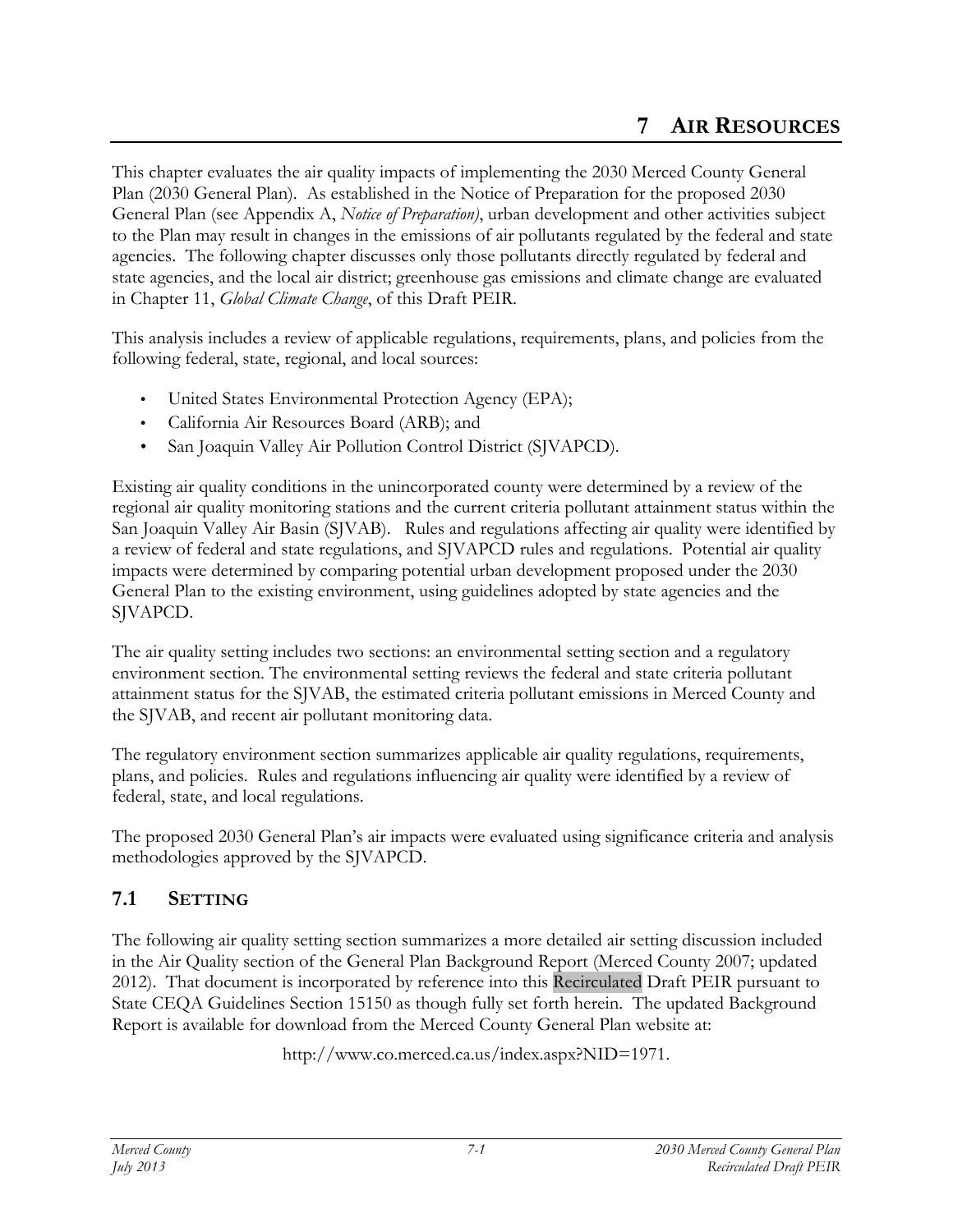Copies of the Background Report may be viewed during standard business hours (8:30 a.m. to 4:30 p.m.), Monday through Friday, at the Merced County Community and Economic Development Department, 2222 M Street, Merced, California 95340, and at the Main Branch of the Merced County Library located at 2100 O Street, Merced, California 95340.

#### **7.1.1 ENVIRONMENTAL SETTING**

The Background Report's discussion of the air quality setting describes the federally- and stateidentified criteria pollutants, the status of these pollutants in the SJVAB, and emission sources in the county and SJVAB. The criteria pollutants evaluated in the Background Report include ozone  $(O_3)$ , particulate matter ( $PM_{10}$  and  $PM_{2.5}$ ), carbon monoxide, nitrogen dioxide, lead, sulfur dioxide, sulfates, and hydrogen sulfide. Air quality resources discussed in the Background Report include:

- **San Joaquin Valley Air Basin.** The SJVAB includes San Joaquin County, Stanislaus County, Madera County, Fresno County, Kings County, Tulare County, and a portion of Kern County. Merced County is in the north-central portion of the SJVAB. The SJVAB is bordered on three sides by mountains: the Sierra Nevada to the east, the Coast Ranges to the west, and the Tehachapi mountains to the south. The SJVAB is open to the north to the Sacramento Valley. The San Joaquin Valley is approximately 250 miles long and averages approximately 35 miles in width. The mountains surrounding the SJVAB restrict air movement through and out of the basin, and as a result, impede the dispersion of pollutants from the basin.
- **Attainment Status.** State and federal ambient air quality standards have been set for several pollutants (see Table 7-1).The SJVAB is a "severe" nonattainment area for the state onehour ozone standard, "extreme" nonattainment for the federal eight-hour ozone standard, nonattainment for federal and state  $\text{PM}_{2.5}$  standards, attainment (maintenance) for the federal  $PM_{10}$  standard, and nonattainment for the state  $PM_{10}$  standard. The Air Basin has an attainment or unclassified status for the applicable federal and state standards for carbon monoxide, nitrogen dioxide, lead, sulfur dioxide, sulfates, and hydrogen sulfide (California Air Resources Board, 2011a).

| Table 7-1<br><b>State and Federal Ambient Air Quality Standards</b> |                        |                                        |                                              |                                                |  |
|---------------------------------------------------------------------|------------------------|----------------------------------------|----------------------------------------------|------------------------------------------------|--|
| Contaminant                                                         | <b>Averaging Time</b>  | <b>State</b><br>Standards <sup>1</sup> | Primary<br>Federal<br>Standards <sup>2</sup> | Secondary<br>Federal<br>Standards <sup>2</sup> |  |
| Ozone                                                               | 1 hour                 | $0.09$ ppm                             |                                              |                                                |  |
|                                                                     | 8 hour                 | $0.070$ ppm <sup>4</sup>               | $0.075$ ppm                                  | $0.075$ ppm                                    |  |
| Particulate Matter $(PM_{10})$                                      | 24 hour                | $50 \mu g/m^3$                         | $150 \mu g/m^3$                              | $150 \mu g/m^3$                                |  |
|                                                                     | Annual arithmetic mean | $20 \mu g/m^3$                         |                                              |                                                |  |
| Particulate Matter (PM <sub>2.5</sub> )                             | 24 hour                |                                        | $35 \mu g/m^3$ (See<br>footnote 5)           | $35 \mu g/m^3$                                 |  |
|                                                                     | Annual arithmetic mean | $12 \mu g/m^3$                         | $15.0 \,\mathrm{\mu g/m^3}$                  | $15.0 \,\mathrm{\mu g/m^3}$                    |  |
| Carbon Monoxide                                                     | 8 hour                 | $9.0$ ppm                              | 9 ppm                                        |                                                |  |
|                                                                     | 1 hour                 | $20$ ppm                               | $35$ ppm                                     | $\overline{\phantom{a}}$                       |  |
| Nitrogen Dioxide                                                    | Annual arithmetic mean | $0.030$ ppm                            | $0.053$ ppm                                  | $0.053$ ppm                                    |  |
|                                                                     | 1 hour                 | $0.18$ ppm                             | $0.1$ ppm                                    |                                                |  |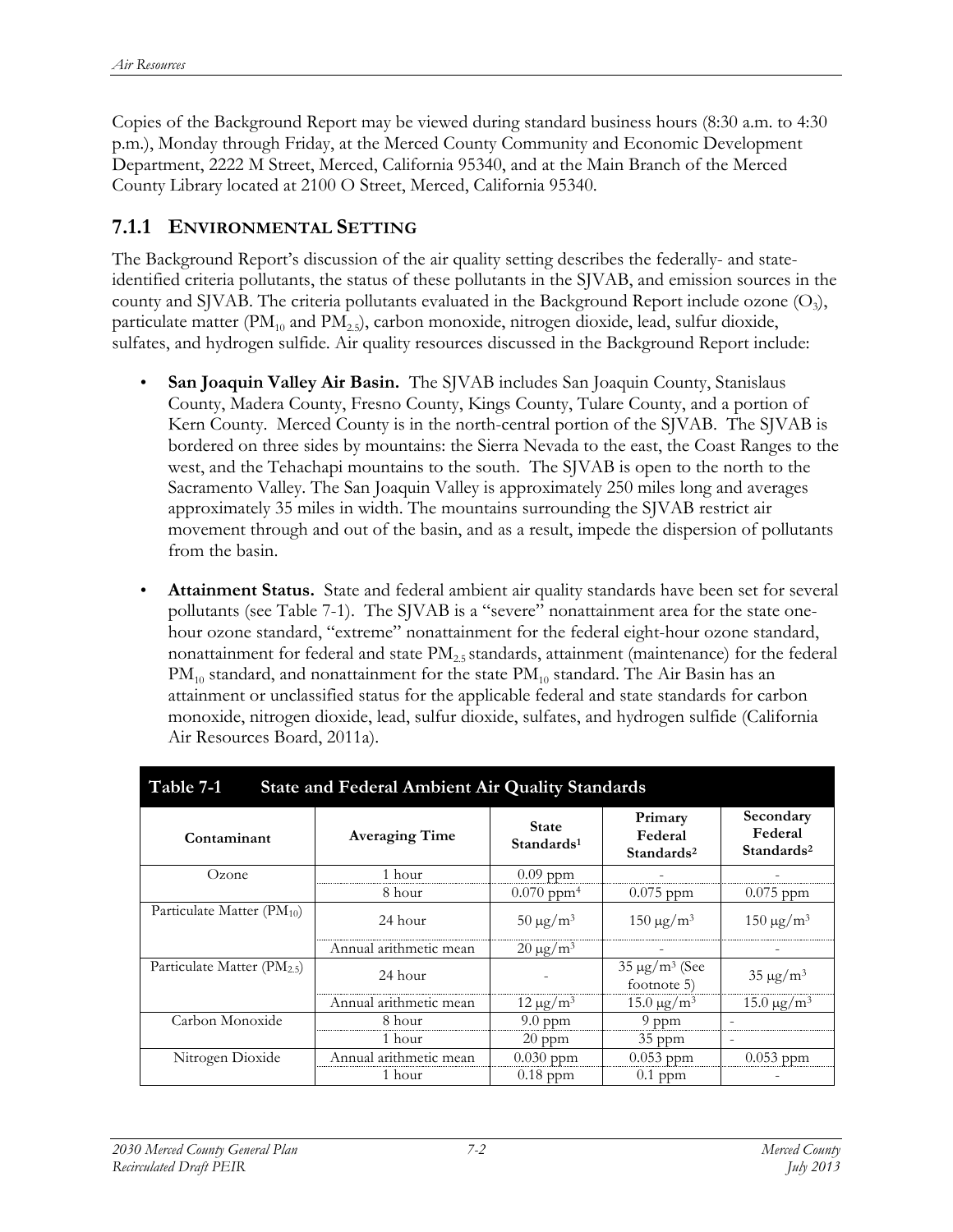| Table 7-1<br><b>State and Federal Ambient Air Quality Standards</b>                                                           |                         |                                                                                                                                        |                                              |                                                |  |
|-------------------------------------------------------------------------------------------------------------------------------|-------------------------|----------------------------------------------------------------------------------------------------------------------------------------|----------------------------------------------|------------------------------------------------|--|
| Contaminant                                                                                                                   | <b>Averaging Time</b>   | <b>State</b><br>Standards <sup>1</sup>                                                                                                 | Primary<br>Federal<br>Standards <sup>2</sup> | Secondary<br>Federal<br>Standards <sup>2</sup> |  |
| Sulfur Dioxide                                                                                                                | 24 hour                 | $0.04$ ppm                                                                                                                             |                                              |                                                |  |
|                                                                                                                               | 3 hour                  |                                                                                                                                        |                                              | $0.5$ ppm                                      |  |
|                                                                                                                               | 1 hour                  | $0.25$ ppm                                                                                                                             | 75 ppb                                       |                                                |  |
| Lead                                                                                                                          | 30 day average          | $1.5 \,\mathrm{\mu g/m^3}$                                                                                                             |                                              |                                                |  |
|                                                                                                                               | Calendar quarter        |                                                                                                                                        | $1.5 \,\mathrm{\mu g/m^3}$                   | $1.5 \,\mathrm{\mu g/m^3}$                     |  |
|                                                                                                                               | Rolling 3-Month Average |                                                                                                                                        | $0.15 \,\mathrm{\mu g/m^3}$                  |                                                |  |
| Visibility reducing<br>particles                                                                                              | 8 hour                  | See footnote 3                                                                                                                         |                                              |                                                |  |
| Sulfates                                                                                                                      | 24 hour                 | $25 \mu g/m^3$                                                                                                                         |                                              |                                                |  |
| Hydrogen Sulfide                                                                                                              | 1 hour                  | $0.03$ ppm                                                                                                                             |                                              |                                                |  |
| Vinyl Chloride                                                                                                                | 24 hour                 | $0.01$ ppm                                                                                                                             |                                              |                                                |  |
| ppm – parts per million by volume<br>ppb – parts per billion by volume<br>$\mu$ g/m <sup>3</sup> – micrograms per cubic meter |                         | $PM_{10}$ – particulate matter less than 10 microns in diameter.<br>$PM_{2.5}$ – particulate matter less than 2.5 microns in diameter. |                                              |                                                |  |

Notes:

- 1. California standards for ozone, carbon monoxide, sulfur dioxide (1-hour and 24-hour), nitrogen dioxide, suspended particulate matter  $-$  PM<sub>10</sub>, and visibility reducing particles are values that are not to be exceeded. The standards for sulfates, lead, hydrogen sulfide, and vinyl chloride are not to be equaled or exceeded. If the standard is for a 1-hour, 8-hour, or 24-hour average then some measurements may be excluded. In particular, measurements that the ARB determines would occur less than once per year on average are excluded.
- 2. National standards other than for ozone, particulates, and those based on annual averages are not to be exceeded more than once per year. The 1-hour ozone standard is attained if, during the most recent threeyear period, the average number of days per year with maximum hourly concentrations above the standard is equal to or less than one. The 8-hour ozone standard is attained when the 3-year average of the 4<sup>th</sup> highest daily concentrations is 0.075 ppm (75 ppb) or less. The 24-hour PM<sub>10</sub> standard is attained when the 3-year average of the 99<sup>th</sup> percentile of monitored concentrations is less than 150  $\mu$ g/m<sup>3</sup>. The 24-hour  $PM_{2.5}$  standard is attained when the 3-year average of 98<sup>th</sup> percentiles is less than 35  $\mu$ g/m<sup>3</sup>. Except for the national particulate standards, annual standards are met if the annual average falls below the standard at every site. The national annual particulate standard for  $PM_{10}$  is met if the 3-year average falls below the standard at every site. The annual PM2.5 standard is met if the 3-year average of annual averages spatiallyaveraged across officially designed clusters of sites falls below the standard.
- 3. Statewide Visibility Reducing Particles Standard (except Lake Tahoe Air Basin): Particles in sufficient amount to produce an extinction coefficient of 0.23 per kilometer when the relative humidity is less than 70 percent. This standard is intended to limit the frequency and severity of visibility impairment due to regional haze and is equivalent to a 10-mile nominal visual range.
- 4. The 8-hour CA ozone standard was approved by the California Air Resources Board on April 28, 2005 and became effective on May 17, 2006.
- 5. U.S EPA lowered the 24-hour PM<sub>2.5</sub> standard from 65  $\mu$ g/m<sup>3</sup> to 35  $\mu$ g/m<sup>3</sup> in 2006.

**Ozone Emissions.** Ozone is not emitted directly into the environment, but is generated from complex chemical reactions between reactive organic gases (ROG) and oxides of nitrogen  $(NO_x)$  that occur in the presence of sunlight. Major ROG and  $NO_y$  generators in the SJVAB include: motor vehicles and farming equipment such as tractors, feed trucks, and pumps; farming operations; and solvent evaporation. Total estimated ROG emissions in 2010 were 10,622 tons per year in Merced County and 131,692 tons per year in the San Joaquin Valley. Total estimated  $NO<sub>x</sub>$  emissions in 2010 were 17,447 tons per year in Merced

*Source: California Air Resources Board, 2010a.*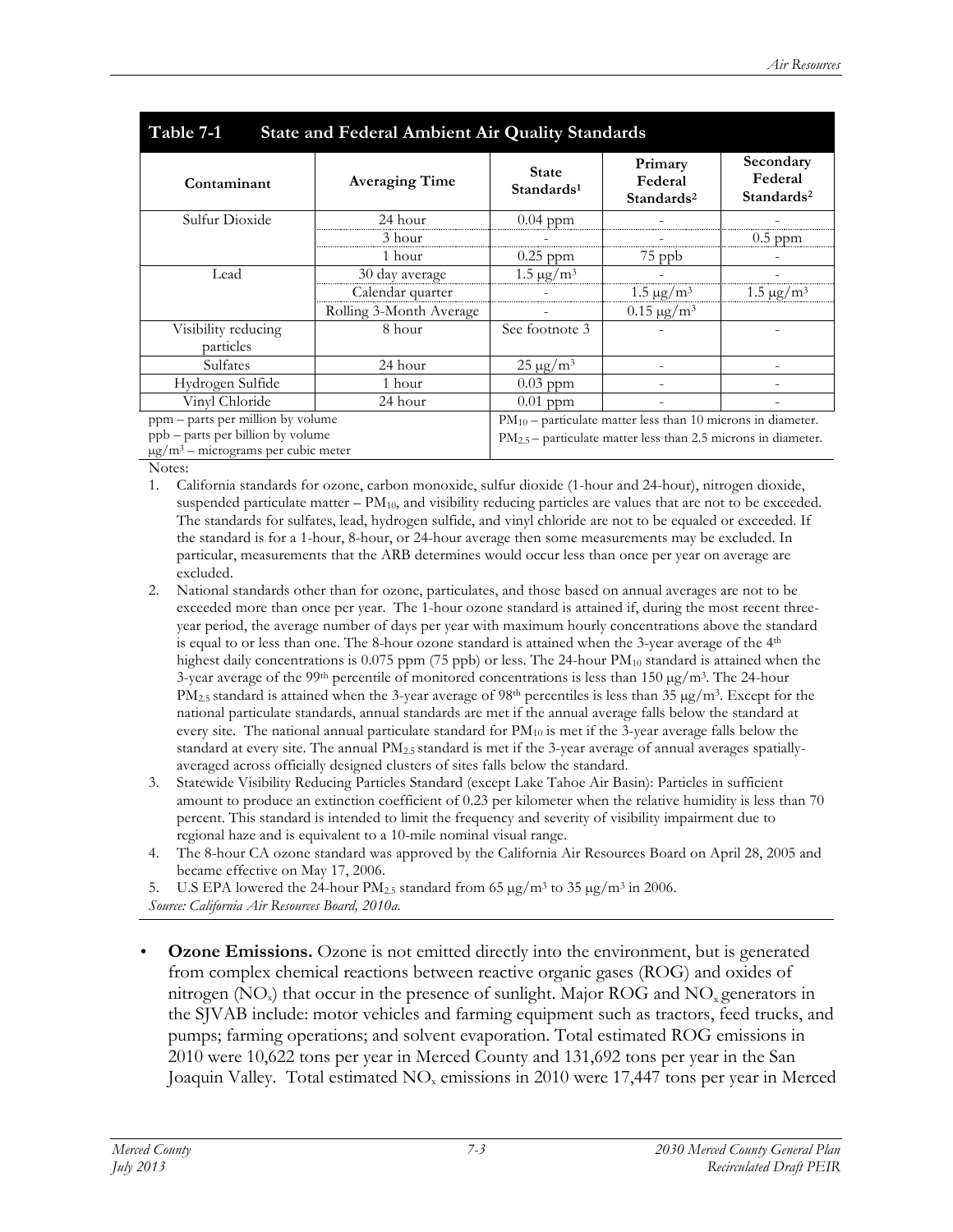County compared to total estimated  $NO<sub>x</sub>$  emissions in the San Joaquin Valley in 2010 of approximately 191,151 tons per year (ARB 2008).

Ozone levels usually build up during the day and peak in the afternoon hours. Short-term exposure can irritate the eyes and cause constriction of the airways. Besides causing shortness of breath, it can aggravate existing respiratory diseases such as asthma, bronchitis and emphysema. Chronic exposure to high ozone levels can permanently damage lung tissue. Ozone can also damage plants and trees, and materials such as rubber and fabrics.

- **Particulate Emissions.** Particulate matter emissions are generally monitored as either PM<sub>10</sub> or  $PM_{2.5}$  emissions.  $PM_{10}$  and  $PM_{2.5}$  are atmospheric particulate matter having a particle size less than 10 and 2.5 micrometers ( $\mu$ m) in diameter, respectively. Both PM<sub>10</sub> and PM<sub>2.5</sub> can be divided into primary and secondary forms. Primary particulate matter is in the same chemical form in which it was emitted into the atmosphere. Secondary particulate matter is formed through atmospheric reactions of gaseous sulfur dioxide  $(SO<sub>2</sub>)$  and nitrogen oxide  $(NO<sub>x</sub>)$ precursor emissions. Ammonia emissions from dairies are considered to be precursors to  $PM_{2.5}$  formation.
	- $\sqrt{M}$  Major sources of PM<sub>10</sub> in Merced County include farming operations, paved and unpaved road dust, food and agriculture industrial processes, managed burning and disposal, heavy-duty diesel trucks, and fugitive windblown dust. Total estimated  $PM_{10}$ emissions in 2010 were 11,133 tons per year in Merced County and 110,194 tons per year in the San Joaquin Valley (ARB 2008).
	- <sup>√</sup> PM2.5 sources in Merced County include miscellaneous processes, on-road motor vehicles, cleaning and surface coatings, industrial processes, and fuel combustion. The ARB estimates  $PM_{2.5}$  emissions for 2010 to be 3,176 tons annually in Merced County and 38,070 tons annually in the San Joaquin Valley (ARB 2008).

Extended exposure to particulate matter can increase the risk of chronic respiratory disease.  $PM_{10}$  is of concern because it bypasses the body's natural filtration system more easily than larger particles, and can lodge deep in the lungs. The EPA and the state of California revised their PM standards several years ago to apply only to these fine particles.  $PM_{25}$  poses an increased health risk because the particles can deposit deep in the lungs and contain substances that are particularly harmful to human health. Motor vehicles are currently responsible for about half of particulates in the San Joaquin Valley Air Basin. Wood burning in fireplaces and stoves is another large source of fine particulates.

- **Merced County Emissions.** Ambient pollutant concentrations measured from 2005 through 2010 at two monitoring stations in Merced County show violations of the federal 8 hour, state 8-hour, and state 1-hour ozone standards, the 24-hour and annual state  $PM_{10}$ standards, and the federal 24-hour, federal annual, and state annual  $PM_{2.5}$  standards.
- **Toxic Air Contaminants.** In addition to the criteria air pollutants listed above, another group of pollutants, commonly referred to as toxic air contaminants (TAC) or hazardous air pollutants can result in health effects that can be quite severe. Many TACs are confirmed or suspected carcinogens, or are known or suspected to cause birth defects or neurological damage. Secondly, many TACs can be toxic at very low concentrations. For some chemicals, such as carcinogens, there are no thresholds below which exposure can be considered riskfree.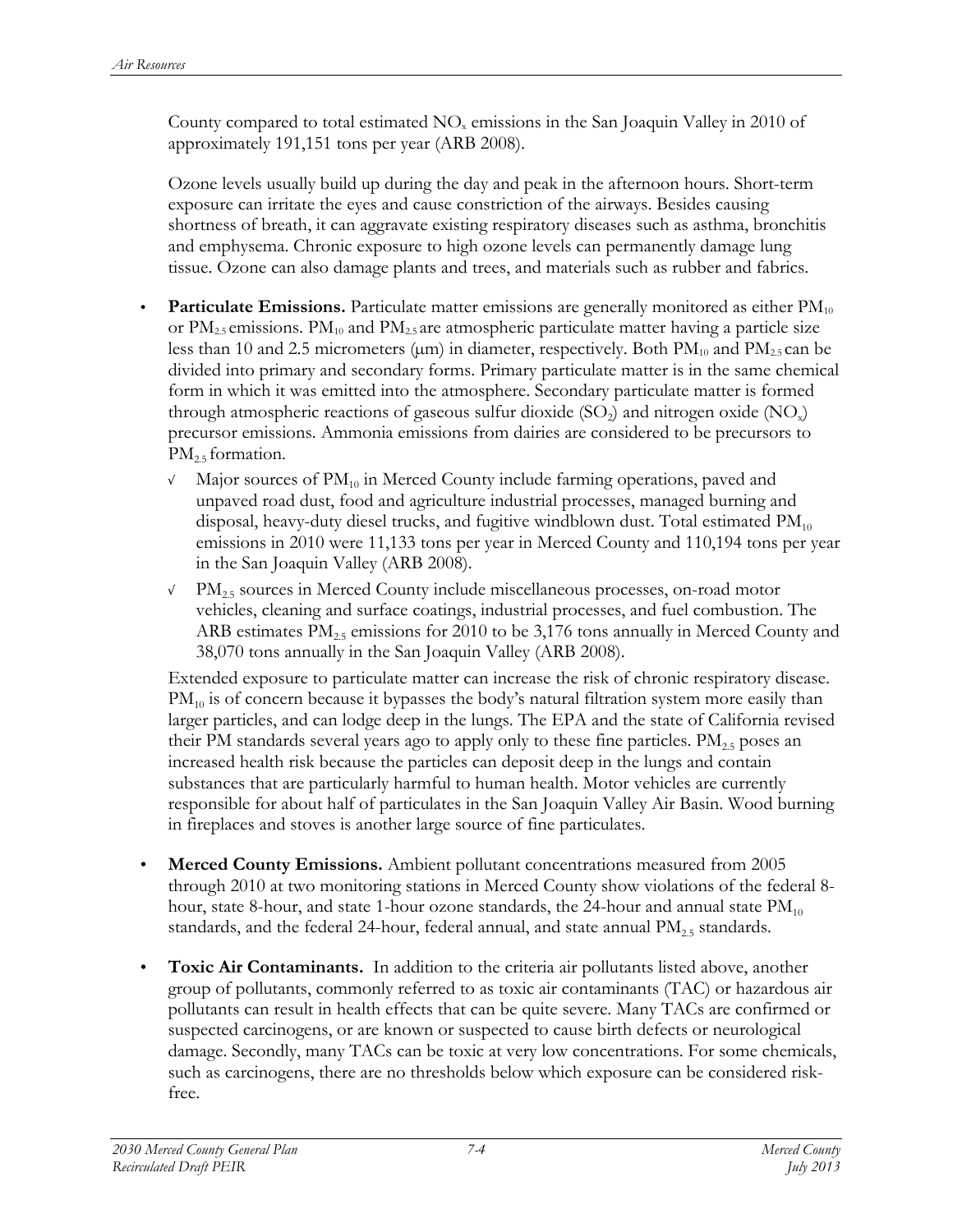Industrial facilities and mobile sources are significant sources of TACs. Sources of TACs go beyond industry. Various common urban facilities also produce TAC emissions, such as gasoline stations (benzene), hospitals (ethylene oxide), and dry cleaners (perchloroethylene). Automobile exhaust also contains TACs such as benzene and 1,3-butadiene. Most recently, diesel particulate matter was identified as a TAC by the ARB. Diesel PM differs from other TACs in that it is not a single substance but rather a complex mixture of hundreds of substances.

The major conclusions of the Background Report with respect to existing air quality conditions in Merced County and the SJVAB are set forth below.

- Existing air quality emissions exceed federal 8-hour, state 8-hour, and state 1-hour ozone standards, 24-hour and annual state  $PM_{10}$  standards, and federal 24-hour, Federal annual, and state annual  $PM_{2.5}$  standards. This is a result of the topography and climate creating inversion layers and the high volumes of air pollutant emissions from major sources within the SJVAB: confined animal facilities, agricultural activities, on- and off- road vehicles, and other industrial activities.
- The SJVAB does not meet ozone and particulate matter standards. Given existing air quality conditions, most new development projects would need to comply with various air quality permits and regulations to reduce air pollutant emissions.
- SJVAPCD's Indirect Source Review Rule 9510 applies to all new developments within Merced County exceeding a certain size. Rule 9510 tends to favor mixed use and neotraditional development patterns as compared to suburban sprawl land use patterns.
- Confined animal facilities and farming operations are subject to stringent rules and regulations. Agricultural operations must comply with New Source Review requirements, associated SJVAPCD permits, health risk assessments, and other air quality assessment and modeling requirements.

# **7.1.2 REGULATORY SETTING**

The Background Report's discussion of air quality resources regulatory setting includes the following federal, state, and regional regulations:

# **FEDERAL**

• **Clean Air Act.** The federal 1970 Clean Air Act (CAA) authorized the establishment of national health-based air quality standards, and also set deadlines for their attainment. The federal Clean Air Act Amendments of 1990 (1990 CAA) made major changes in deadlines for attaining National Ambient Air Quality Standards (NAAQS) and in the actions required of areas of the nation that exceeded these standards. Under the CAA, state and local agencies in areas that exceed the NAAQS are required to develop state implementation plans (SIP) to show how they will achieve the NAAQS for ozone by specific dates (42 USC 7409, 7411). EPA is responsible for enforcing the NAAQS primarily through reviewing SIPs that are prepared by each state.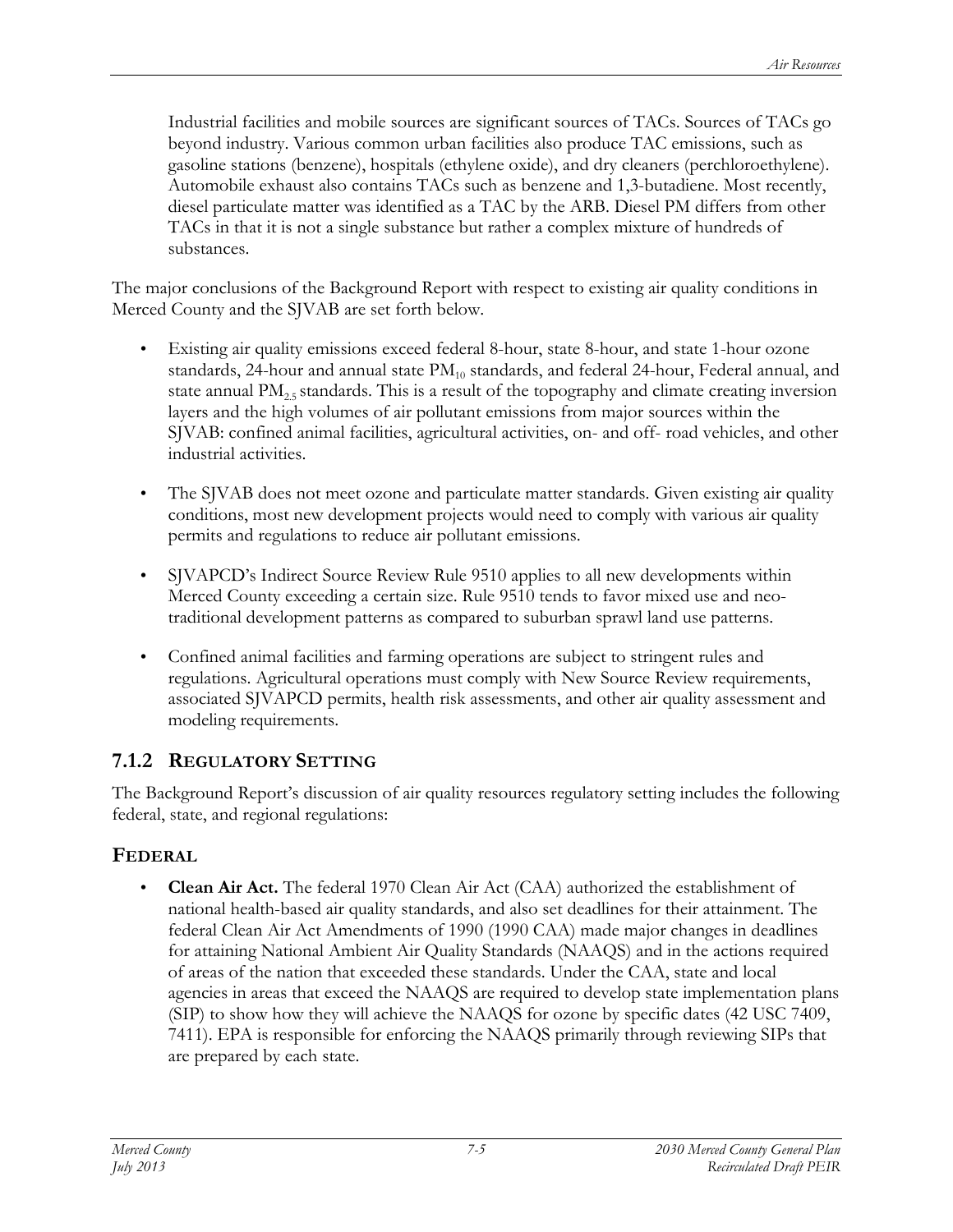• **Clean Air Ozone Rules**. The Clean Air Ozone Rules of the CAA, effective June 15, 2005, replaced the NAAQS 1-hour ozone standard with the 8-hour ozone standard and outlined a process for reducing ground level ozone pollution. This rule also issued new designations on attainment and nonattainment. Although the federal 1-hour ozone rules have been revoked, the SJVAPCD continues to implement parts of its federal 1-Hour Ozone Attainment Plan including control measures, Reasonable Available Control Technology, and motor vehicle inspection and maintenance programs that were in effect as of June 15, 2004.

#### **STATE**

- **California Air Resources Board**. In California, the ARB is responsible for preparing and enforcing the federally-required SIP in an effort to achieve and maintain NAAQS and State Ambient Air Quality Standards (SAAQS), which were developed as part of the California CAA adopted in 1988. SAAQS for criteria pollutants equal or surpass NAAQS, and include other pollutants for which there are no NAAQS. In addition, ARB is responsible for assigning air basin attainment and nonattainment designations in California. Air basins are designated as being in attainment if the levels of a criteria air pollutant meet the SAAQS for the pollutant, and are designated as being in nonattainment if the level of a criteria air pollutant is higher than the SAAQS. The ARB is the oversight agency responsible for regulating statewide air quality, but implementation and administration of SAAQS is delegated to several regional air pollution control districts and air quality management districts. These districts have been created for specific air basins, and have principal responsibility for: developing plans to meet SAAQS and NAAQS; developing control measures for non-vehicular sources of air pollution necessary to achieve and maintain SAAQS and NAAQS; implementing permit programs established for the construction, modification, and operation of air pollution sources; enforcing air pollution statutes and regulations governing non-vehicular sources; and developing employer-based trip reduction programs. The SJVAPCD is the air district with air quality oversight responsibilities in Merced County.
- **Air Toxics and Sensitive Receptors.** The ARB's research has substantiated that exposure to high levels of toxic air contaminants (TAC) poses health risks to sensitive populations. (TACs are often referred to as hazardous air pollutants.) Air toxics sources include: high traffic freeways and roads, distribution centers, rail yards, ports, refineries, chrome plating facilities, dry cleaners, and large gas dispensing facilities. Air toxic sources generate high levels of diesel particulate matter emissions and other cancer causing chemicals. ARB recommends that local jurisdictions adopt land use policies so that sensitive land uses are located a minimum of 500 to 1,000 feet from sources of TACs. Where this minimum separation is not achievable, ARB recommends that local jurisdictions perform health risk assessments (HRA) to determine the cancer risk potential of individual land use proposals locating an air toxics source (e.g., high volume freeway) close to a sensitive land use (e.g., residential uses) (ARB 2005).

#### **SAN JOAQUIN VALLEY AIR POLLUTION CONTROL DISTRICT**

**San Joaquin Valley Air Pollution Control District**. The SJVAPCD, the lead air quality regulatory agency for Merced County and the SJVAB, has jurisdiction over all point and area sources (except for mobile sources, consumer products, and pesticides). The SJVAPCD and ARB have joint responsibility for attaining and maintaining the NAAQS and SAAQS in the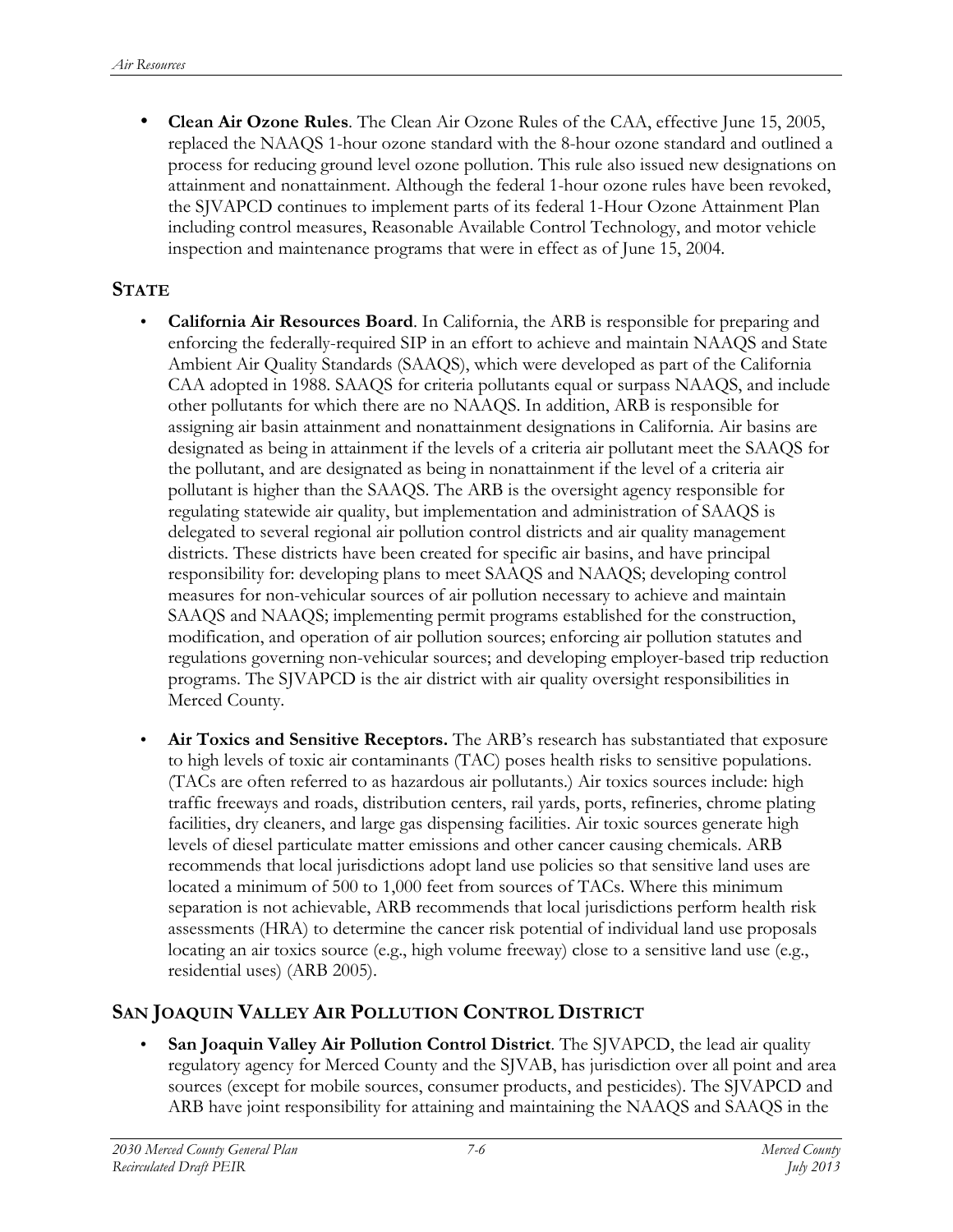SJVAB. SJVAPCD's primary approach to implementing air quality plans is through adopting rules and regulations. The district has permit authority over jurisdictional stationary sources. The District's "Guide for Assessing and Mitigating Air Quality Impacts" (GAMAQI) provides lead agencies, consultants and project applicants with uniform procedures for addressing air quality impacts in environmental documents (SJVAPCD 2002). The District has also published "Air Quality Guidance for General Plans" (2003) which provides guidance on developing and implementing local policies and programs to be included in a General Plan.

- **SJVAPCD Ozone Plan.** The ozone attainment demonstration plan developed by the SJVAPCD was incorporated into the SIP for ozone. The control measures included in the plan apply to currently regulated sources under SJVAPCD jurisdiction, but the cooperation of other federal, state, and local agencies is required to achieve attainment with federal ozone standards. The EPA and ARB are responsible for emission controls of aircraft, farming equipment, pesticides, consumer products, and motor vehicles that significantly contribute to the ozone pollution in the SJVAB. The 8-hour Ozone Attainment Demonstration Plan (SJVAPCD 2007a) sets out the strategy to attain the federal 8-hour ozone standard by 2024. In addition, SJVAPCD's 1-Hour "Extreme" Ozone Attainment Plan's control measures apply though EPA revoked the federal 1-hour ozone standard (SJVAPCD 2005).
- **SJVAPCD PM10 Plan.** The 2007 PM**10** Maintenance Plan and Request for Redesignation provides verification of continued PM<sub>10</sub> attainment, a contingency plan, an attainment emissions inventory, a maintenance demonstration, and a demonstration of the state's monitoring network (SJVAPCD 2007b). A previously-adopted 2003  $PM_{10}$  Plan led to amendments to the SJVAPCD's Regulation VIII, which is designed to limit fugitive dust emissions from paved and unpaved roads, farming, windblown dust sources, and construction/demolition activities.
- **SJVAPCD PM<sub>2.5</sub> Plan.** The PM<sub>2.5</sub> attainment plan was adopted in May 2008 (SJVAPCD 2008). This plan identifies measures to meet the EPA's established annual (15 micrograms per cubic meter ( $\mu$ g/m3)) and 24-hour standards (35  $\mu$ g/m3) for the fine fraction of particulates.
- **Indirect Source Review (Rule 9510).** Rule 9510 requires that all new discretionary development and transportation and transit projects reduce  $NO<sub>x</sub>$  and  $PM<sub>10</sub>$  emissions. Emission reduction measures that could be included in a development proposal include (but are not limited to): locating the project within one-half mile of a retail/commercial facility; locating a project within one-half mile of a mix of uses that include both residential housing and employment; locating a project within one-half mile of existing or planned bike routes; installing convenient pedestrian paths; designing pedestrian-oriented local street networks such as interconnected grid, short block faces, and narrow streets; including buildings with energy efficiency ratings above minimum state Title 24 requirements; requiring the use of electrical maintenance equipment; providing on-site bus stops and signage; and providing free annual bus passes.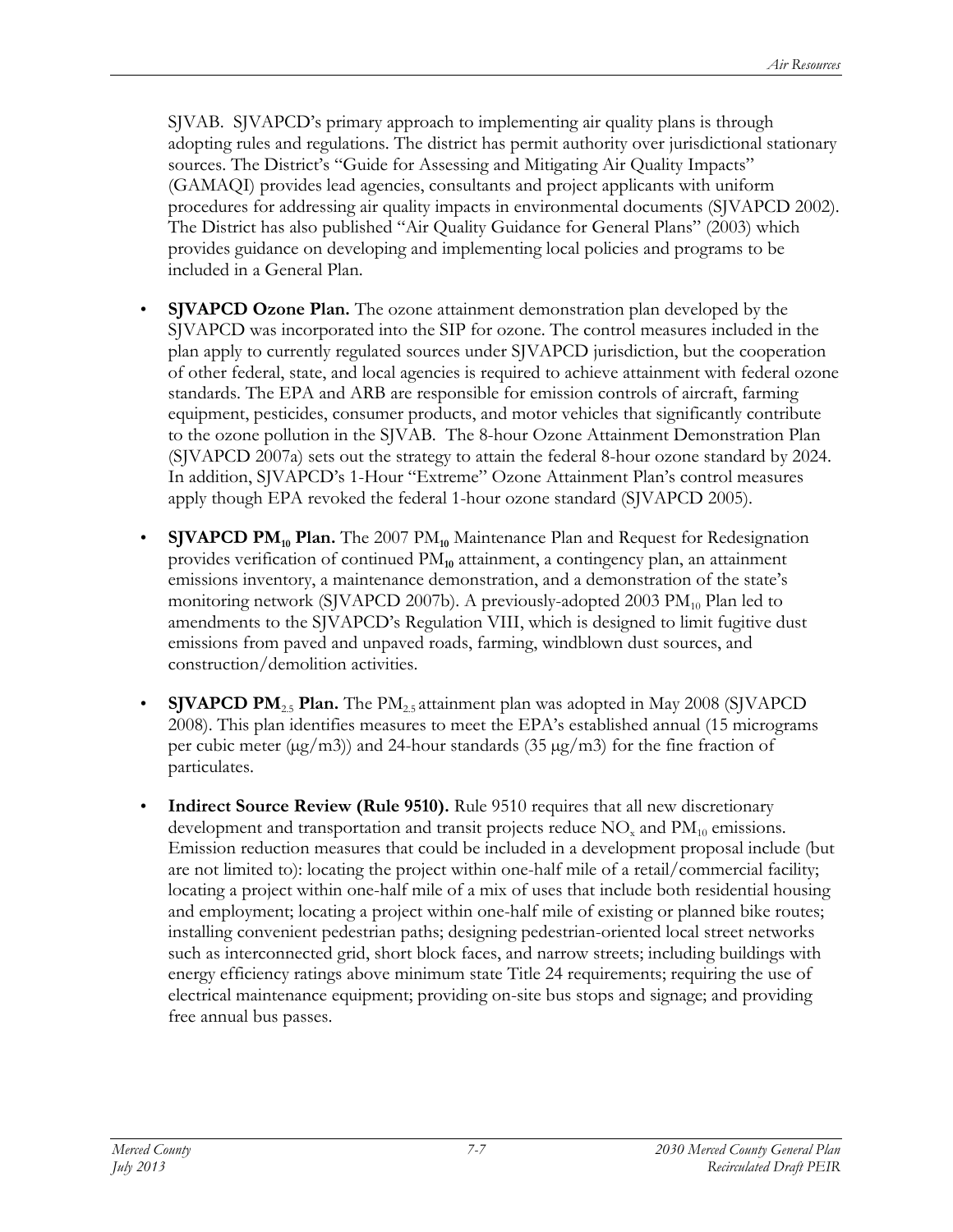# **7.2 ENVIRONMENTAL EFFECTS**

The air quality impact analysis evaluates whether buildout under the 2030 General Plan project could result in significant air quality impacts.

### **7.2.1 SIGNIFICANCE CRITERIA**

According to the State CEQA Guidelines Appendix G: Environmental Checklist Form, Section III. Air Quality, and SJVAPCD guidance, a significant impact would occur with respect to air quality if the proposed 2030 General Plan would:

- Conflict with or obstruct implementation of the applicable air quality plan. *(III.a)*
- Violate any air quality standard as established by the EPA or ARB, or contribute substantially to an existing or projected air quality violation, in comparison to the SJVAPCD thresholds below. *(III.b)*
- Result in a cumulatively considerable net increase of any criteria air pollutant for which the project region is in non-attainment under an applicable federal or state ambient air quality standard (including releasing emissions that exceed quantitative thresholds for ozone precursors and particulate matter). *(III.c)*
- Expose sensitive receptors to substantial criteria air pollutant concentrations. *(III.d)*
- Create objectionable odors affecting a substantial number of people. *(III.e)*

Due to the general nature of the above standards, the SJVAPCD has developed quantifiable significance thresholds. The following significance thresholds were obtained from the 2002 SJVAPCD Guide for Assessing and Mitigating Air Quality Impacts (SJVAPCD 2002). Specifically, a significant impact would occur if implementation of the project would result in emissions that exceed the following SJVAPCD thresholds:

- NO<sub>x</sub>: 10 tons per year
- ROG: 10 tons per year
- $PM_{10}$  or  $PM_{2.5}$ : 15 tons per year.

Although the SJVAPCD does not include a significance threshold for  $PM_{10}$  or  $PM_{2.5}$ , recent informal guidance provided by SJVAPCD has established the  $PM_{10}$  and  $PM_{2.5}$  thresholds listed above (Barber 2011).

According to the SJVAPCD's guidance, operational and construction emissions are considered to be a less-than-significant impact if fugitive dust  $(PM_{10}$  and  $PM_{2.5})$  emissions are below the significance level listed above. In addition, the SJVAPCD Regulation VIII requires fugitive dust control measures to be implemented for all projects involving earthmoving, and for travel on unpaved roads. Therefore, a comparison of project emissions to the 15 tons-per-year for  $PM_{10}$  and  $PM_{2.5}$  and 10 tons-per-year  $NO<sub>x</sub>$  and ROG thresholds serves as a surrogate for evaluating whether the proposed 2030 General Plan would violate ambient air quality standards.

For carbon monoxide (CO), the SJVAPCD's guidance states that CO concentrations should be evaluated for areas with substantial traffic congestion where the project would cause the traffic level of service to be reduced to a level of service of E or F (SJVAPCD 2002).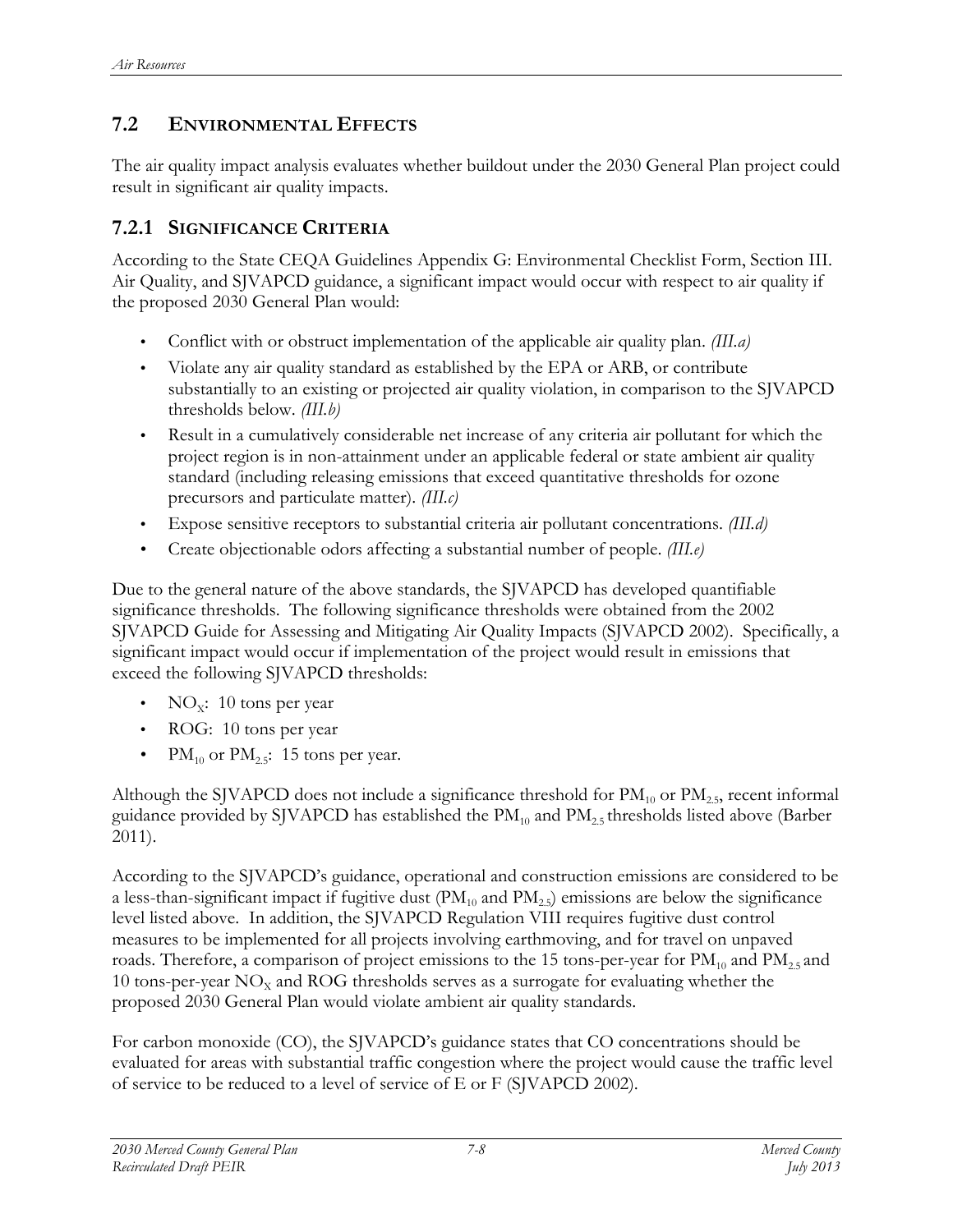For toxic air contaminants and odors, SJVAPCD's guidance states that for General Plans, land use designations must be evaluated to determine whether they pose any type of land use conflict (SJVAPCD 2002).

To mitigate potential impacts at the General Plan level, SJVAPCD's guidance recommends the use of policy statements, design standards, and community-wide programs. This is because a General Plan only identifies the eventual use of a land parcel in generalized terms.

# **7.2.2 ANALYSIS METHODOLOGY**

# **Criteria Pollutant Methodology - Construction**

No attempt has been made to quantify construction emissions associated with buildout of the 2030 General Plan because it is impossible to accurately estimate where and when construction would occur. Also, the SJVAPCD has not established construction emission thresholds. Instead, they have implemented rules to limit construction emissions. Those rules include Regulation VIII, which is designed to limit fugitive dust generation from a variety of construction activities and from agricultural sources. The SJVAPCD's Rule 9510 limits  $NO<sub>x</sub>$  and  $PM<sub>10</sub>$  emissions from construction (and operational) activities associated with land use development. Construction activities associated with buildout of the 2030 General Plan must comply with both Regulation VIII and Rule 9510. Consequently, construction associated with the 2030 General Plan is evaluated for consistency with SJVAPCD's applicable rules.

# **Criteria Pollutant Methodology - Operations**

As set forth in Appendix D, *Air Quality Technical Appendix*, of this PEIR, a combination of air quality assessment tools was used to estimate operational criteria emissions for the proposed 2030 General Plan. The URBEMIS2007 model was used to estimate operational criteria pollutant emissions. The URBEMIS model uses default trips lengths. However, using these default trip lengths often overestimates total vehicle miles traveled (VMT). Consequently, for this project, the default trip lengths were adjusted so that URBEMIS' estimate of 2030 General Plan VMT matches the VMT estimated by the traffic study prepared for the 2030 General Plan.

Criteria pollutant emissions were estimated for ROG,  $NO<sub>x</sub>$ ,  $PM<sub>10</sub>$ , and  $PM<sub>2.5</sub>$  because these are the pollutants for which the SJVAPCD has established operational significance thresholds. CO and  $SO<sub>x</sub>$ were also estimated because they represent the remaining criteria pollutants. However, the SJVAPCD has not established mass emission significance thresholds for either CO or  $\text{SO}_x$ .

# *Carbon Monoxide Methodology*

Intersection traffic volumes and levels of service (LOS) were not estimated for the proposed 2030 General Plan. Without that information, CO modeling cannot be conducted. Consequently, for this air quality section, CO impacts are discussed qualitatively.

# *Odor and Toxic Air Contaminants Methodology*

General Plans can potentially expose sensitive receptors to odors or TACs if residential land uses are located adjacent to potential sources of odors or TACs. Proposed land use designations were reviewed to identify the locations of any such conflicts.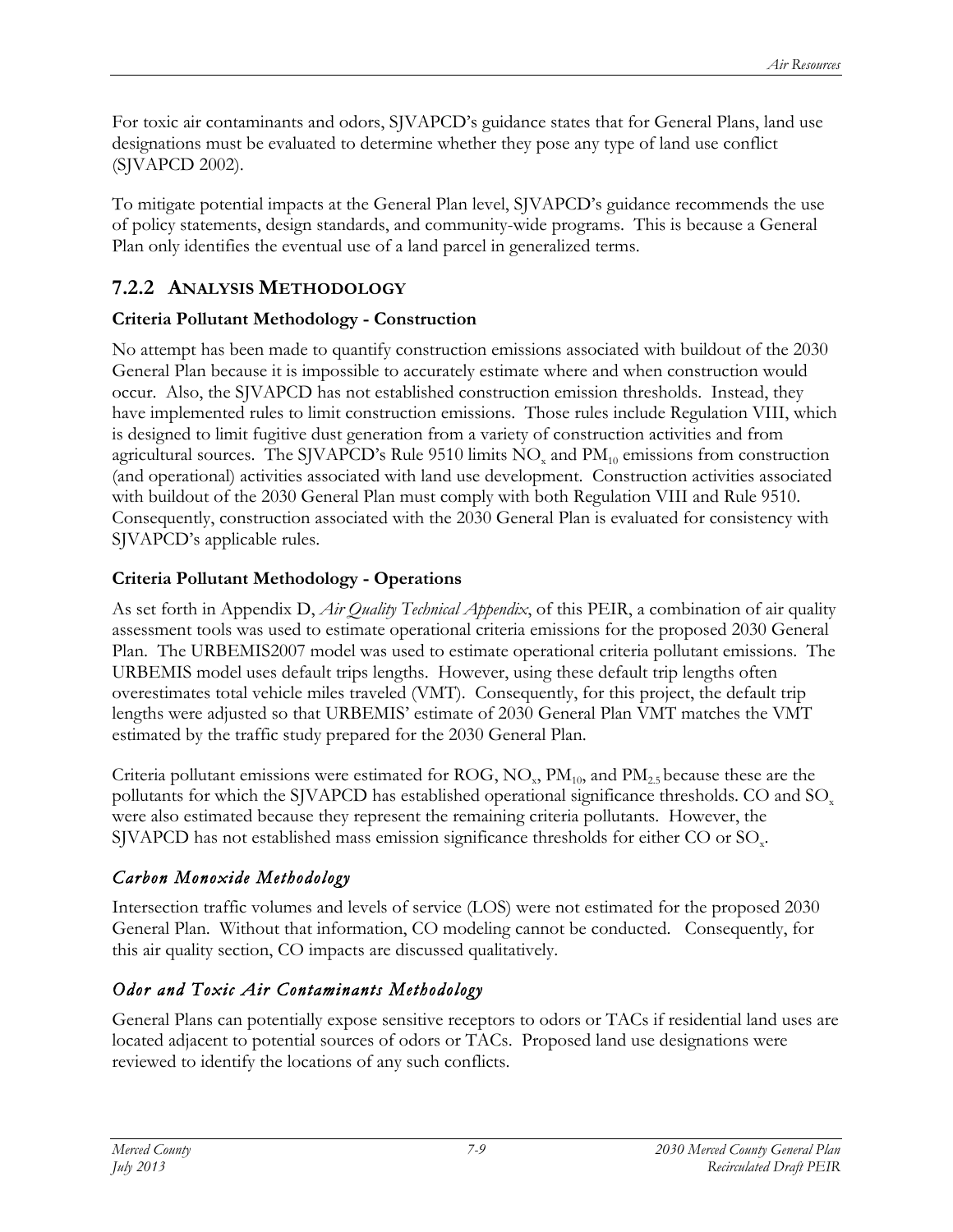# **7.2.3 ENVIRONMENTAL IMPACTS**

The following discussion examines the potential impacts of implementing the proposed 2030 General Plan based on the impact threshold criteria described above.

#### *Impact AQ-1: Increase in construction emissions associated with General Plan buildout.*

Buildout of the 2030 General Plan would generate short-term or temporary air emissions during construction of both urban and rural uses, and during the construction of infrastructure necessary to serve these uses. The extensive regulation of air emissions from construction sources, combined with policies contained within the 2030 General Plan, would make this potential impact less than significant.

Buildout of the 2030 General Plan would generate exhaust emissions from on- and off-road construction vehicles. Construction equipment operating on unpaved areas would also generate fugitive dust. These emissions would result from construction activities occurring during buildout of the 2030 General Plan.

On-road and off-road exhaust emissions associated with construction activities are regulated by the ARB. ARB is responsible for developing statewide programs and strategies to reduce the emission of smog-forming pollutants, particulate matter, and toxics emitted by on and off-road mobile sources. ARB has also developed a diesel exhaust risk reduction program. Compared to a year 2000 baseline, ARB's diesel risk reduction program is designed to reduce diesel equipment exhaust emissions by 85 percent by the year 2020 (ARB 2010b). This is important because the majority of construction emissions are generated by diesel-powered equipment.

Fugitive dust emissions generated by construction activities are regulated by the SJVAPCD. Construction activities associated with buildout of the 2030 General Plan must comply with all applicable SJVAPCD rules and regulations, including SJVAPCD's Regulation VIII and Rule 9510. Regulation VIII consists of several individual rules that require implementation of best available mitigation measures to limit (i.e., manmade) anthropogenic dust emissions. These individual rules include:

- Rule 8021 Construction, Demolition, Excavation, Extraction, and Other Earthmoving Activities,
- Rule 8031 Bulk Materials,
- Rule 8041 Carryout and Trackout,
- Rule 8051 Open Areas,
- Rule 8061 Paved and Unpaved Roads,
- Rule 8071 Unpaved and Vehicle/Equipment Traffic Areas, and
- Rule 8081 Agricultural Sources.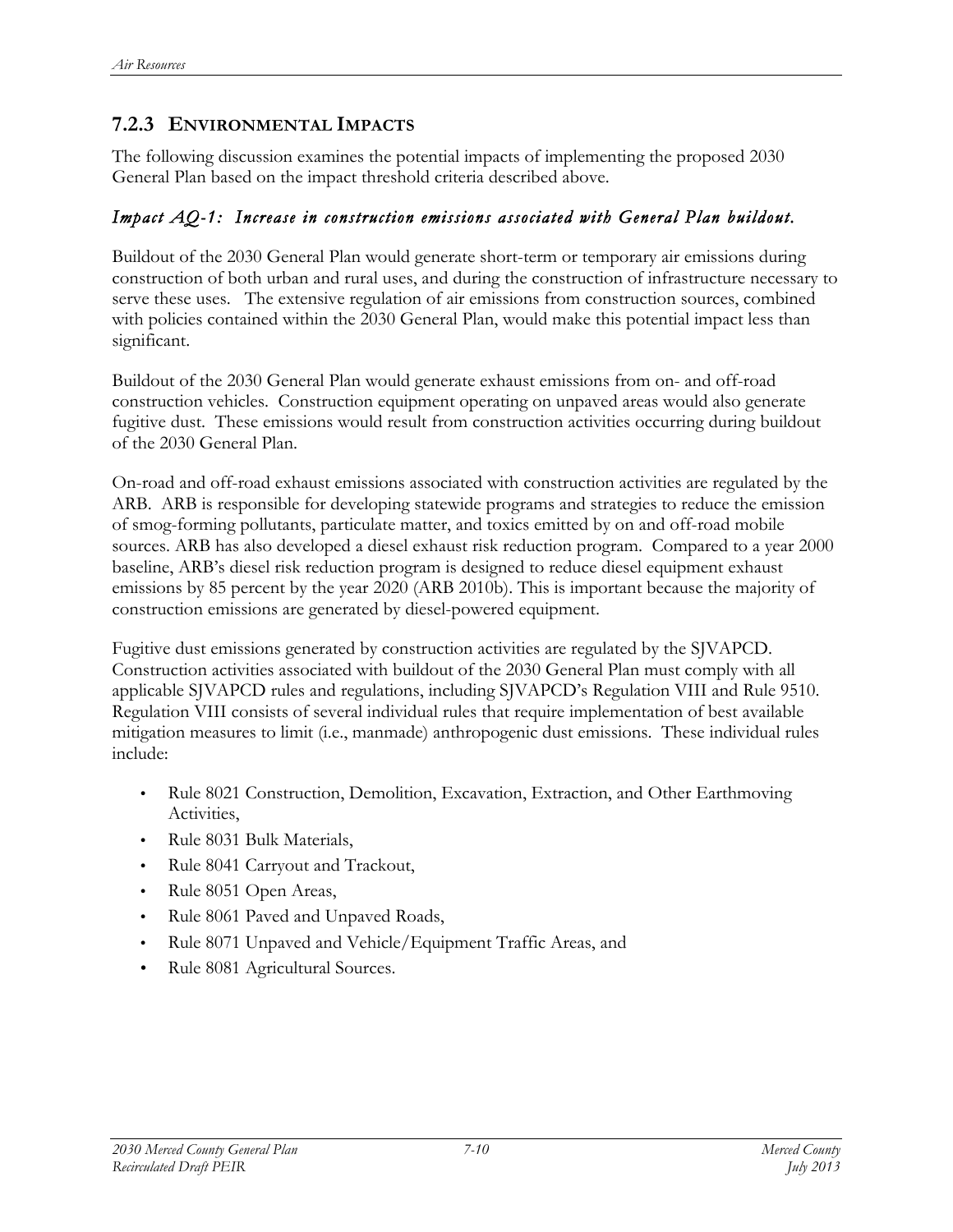Rule 9510 (Indirect Source Review) applies to indirect sources of emissions that include land development and transportation projects. Rule 9510 applies to medium and large projects<sup>1</sup>, and requires that project construction emissions of  $NO<sub>x</sub>$  be reduced by 20 percent from uncontrolled levels, and that  $PM_{10}$  emissions be reduced by 45 percent from uncontrolled levels. These emission reductions can be achieved by implementation of mitigation measures and/or payment of an offset mitigation fee to the SJVAPCD.

The San Joaquin Valley Air Basin has been determined by ARB and EPA to be in attainment of federal  $PM_{10}$  standards. Regulation VIII (and its subsidiary rules) and Rule 9510 have been accepted by ARB and EPA to maintain attainment of  $PM_{10}$  standards in the Air Basin. (See discussion of the District's accepted 2007 PM<sub>10</sub> Maintenance Plan above.) In developing the 2007 Maintenance Plan, the SJVAPCD evaluated the potential PM**10** emissions that could occur under all sources within the Air Basin, including construction that would occur with implementation of the Merced County 2000 General Plan, and developed rules and procedures to reduce future emissions sufficiently to maintain the existing attainment status. Since the urban development that would occur under the proposed 2030 General Plan would be the same as that that would occur under the 2000 General Plan, requiring future development projects to be consistent with the requirements of SJVAPCD Regulation VIII, its associated rules, and Rule 9510 would result in maintaining the existing attainment status of the Air Basin. Even though a large development project could exceed the District's emissions thresholds, emissions averaged over all construction projects within Merced County would result in emissions that would maintain the Air Basin's attainment status, and thus, aggregate emissions from implementation of the 2030 General Plan from this source would not be significant.

Similarly, according to emissions inventory data from ARB for 2008, construction and demolition activities accounted for approximately two percent of daily  $PM_{10}$  emissions within Merced County (30.6 tons/day total; 0.61 tons/day from construction) (ARB 2012). Because of the relatively small contribution of all construction activities within the county to total  $PM_{10}$  emissions, even a large construction project would be unlikely to meaningfully affect total emissions within the county on a daily or annual basis. As an example, the Villages at San Luis Community Plan EIR certified by Merced County found that construction emissions of  $PM_{10}$  from that project (3,700-acre development on agricultural and grazing land in western Merced County) would be less than significant after implementation of Regulation VIII and its subsidiary rules together with additional mitigation measures identified in that EIR. (Merced County 2007)

In addition, the proposed 2030 General Plan includes policies designed to reduce dust emissions (see Table 7-2). Policy AQ-6.1: PM Emissions from Construction supports the SJVAPCD's efforts to reduce particulate matter emissions from construction, grading, excavation, and demolition to the maximum extent feasible.

 $\overline{a}$ 

Any land use development project is subject to Rule 9510 if it equals or exceeds: 50 residential units, 2,000 square feet of commercial space, 25,000 square feet of light industrial, 100,000 square feet of heavy industrial, 20,000 square feet of medical space, 39,000 square feet of general office space, 9,000 square feet of educational space, 10,000 square feet of government space, 20,000 square feet of recreational space, or 9,000 square feet of space not identified above.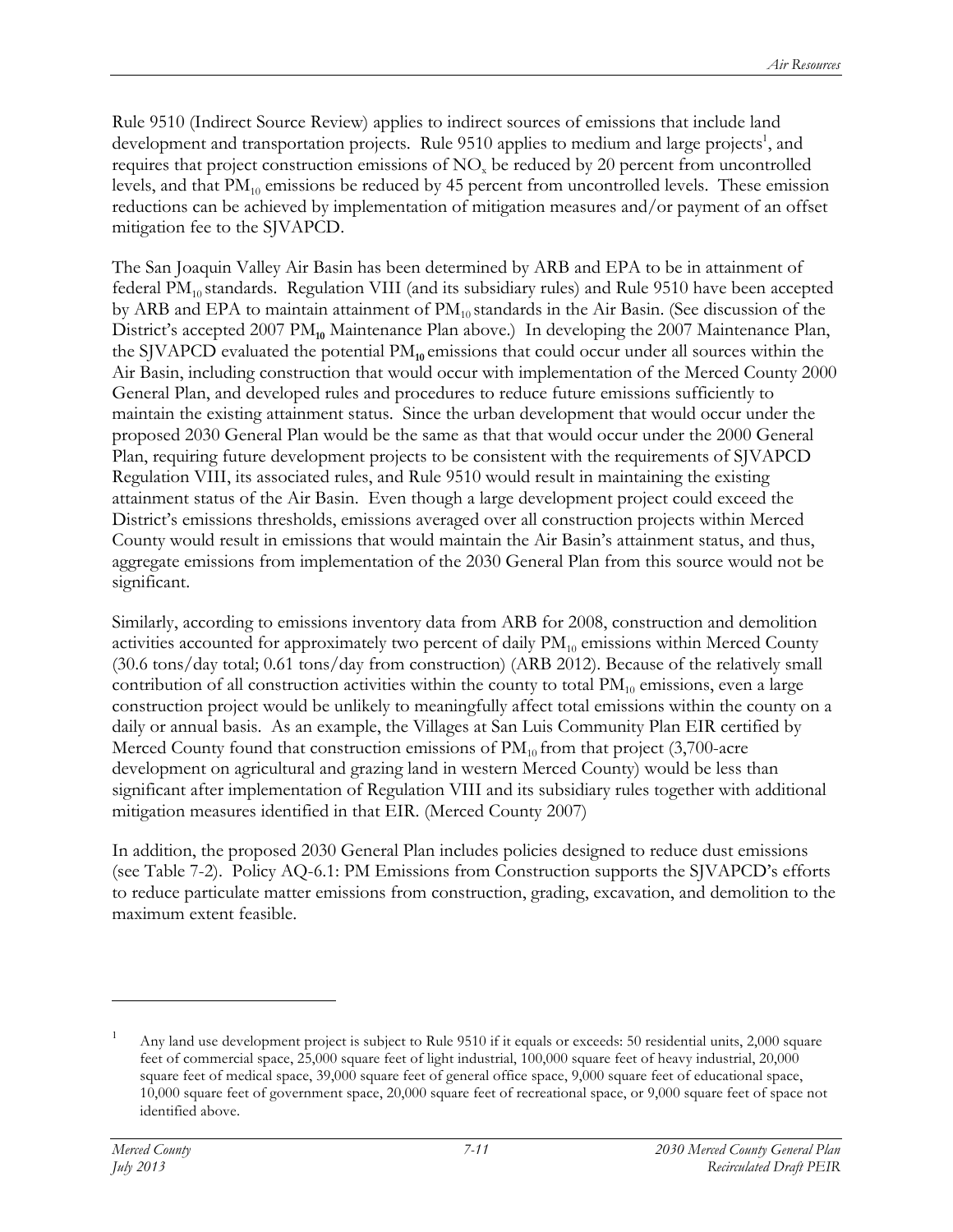| Table 7-2<br>Merced County 2030 General Plan Goals and Policies Relating to<br><b>Construction Dust</b>          |                                                                                                                                                                                                                       |                                                                                                                                                                                                                       |  |  |
|------------------------------------------------------------------------------------------------------------------|-----------------------------------------------------------------------------------------------------------------------------------------------------------------------------------------------------------------------|-----------------------------------------------------------------------------------------------------------------------------------------------------------------------------------------------------------------------|--|--|
| <b>Goal or Policy</b>                                                                                            | <b>Goal or Policy Text</b>                                                                                                                                                                                            | How the Goal or Policy Avoids or<br><b>Reduces Impact</b>                                                                                                                                                             |  |  |
| <b>Air Quality Element</b>                                                                                       |                                                                                                                                                                                                                       |                                                                                                                                                                                                                       |  |  |
| Goal AQ-2                                                                                                        | Accurately and fairly mitigate local<br>and regional air quality impacts of<br>projects through the CEQA process.                                                                                                     | Requires that all potential emissions<br>from projects, including those from<br>construction activities, be quantified,<br>and that mitigation measures<br>necessary to meet standards be<br>implemented.             |  |  |
| Policy AQ-2.7:<br>Air District Best Performance<br>Standards                                                     | Require the County to use the Best<br>Performance Standards adopted by<br>SJVAPCD during the development<br>review and decision-making process<br>to ensure new projects meet the<br>targets set by the district.     | Requires the County to use<br>SJVAPCD mitigation requirements<br>and standards for new development.<br>projects.                                                                                                      |  |  |
| Goal AQ-6                                                                                                        | Improve air quality in Merced County<br>by reducing emissions of $PM_{10}$ , $PM_{2.5}$ ,<br>and other particulates from mobile<br>and non-mobile sources                                                             | States County's goal to reduce<br>emissions of fugitive dust, thereby<br>improving air quality, public health<br>and scenic quality.                                                                                  |  |  |
| Policy AQ-6.1:<br>$PM_{10}$ Emissions from Construction<br>Source: Merced County, 2011; Planning Partners, 2012. | Support the SJVAPCD's efforts to<br>reduce particulate emissions from<br>construction, grading, excavation, and<br>demolition to the maximum extent<br>feasible and consistent with State and<br>Federal regulations. | Would reduce fugitive dust emissions<br>during construction operations by<br>vigorous enforcement of existing<br>regional, state, and federal regulations,<br>and through the County's<br>development review process. |  |  |

Compliance with the Merced County 2030 General Plan policies cited in Table 7-2, combined with ARB's construction equipment exhaust standards, SJVAPCD's Regulation VIII fugitive dust rules, and SJVAPCD's Rule 9510, would ensure that short-term construction emissions generated by buildout of the 2030 General Plan would be minimized to the maximum extent feasible, and that the air quality attainment status of the Air Basin be maintained. These measures would ensure substantial reductions in both construction dust and exhaust emissions, and would result in the District continuing to meet federal air quality standards for  $PM_{10}$ . Consequently, existing regulations, in combination with the 2030 General Plan policies to reduce dust emissions, would ensure that construction emissions are reduced to a less-than-significant level.

#### **Significance of Impact:** Less than significant.

**Mitigation Measure:** None required.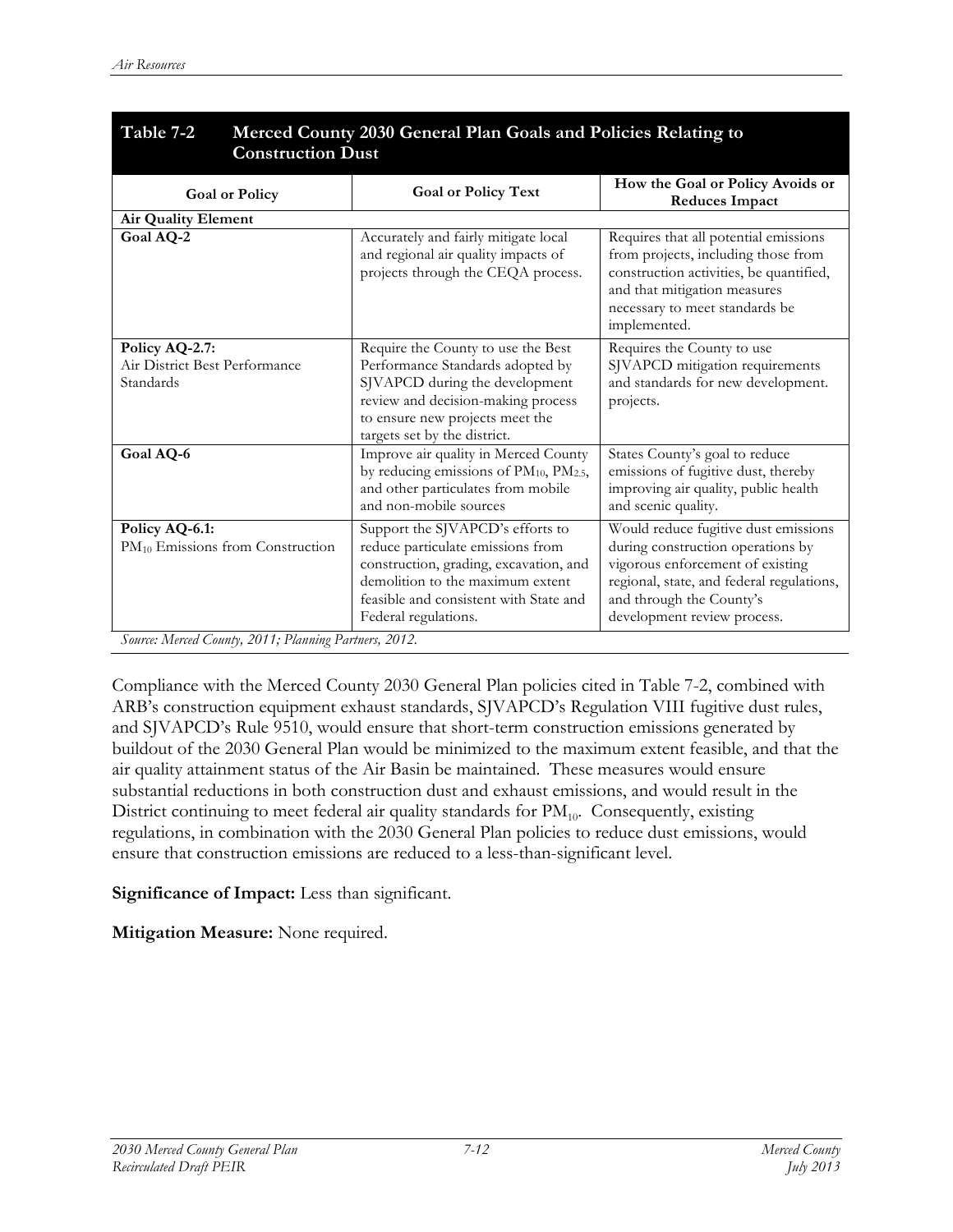#### *Impact AQ-2:* Increase in operational emissions of ROG, NO<sub>x</sub>, CO, and SO<sub>x</sub> associated *with General Plan buildout.*

Buildout of the Merced County General Plan would generate long-term operational emissions of ROG, NO<sub>y</sub>, CO, and SO<sub>y</sub> from on-road vehicles, agricultural sources, and area sources. Due to existing and expected improvements in emission control technology, these emissions would be less than significant.

Emissions for the years 2010 and 2030 (the General Plan horizon year) were estimated using the methodology described in Section 7.2.2. The detailed modeling results are available in Appendix D, *Air Quality Technical Appendix.* Table 7-3 shows operational emissions associated with existing 2010 conditions, while Table 7-4 shows operational emissions for 2030 General Plan buildout. Table 7-5 shows the net increase in emissions for 2030 General Plan buildout as compared to existing conditions. 2030 General Plan buildout would result in lower ROG,  $NO<sub>x</sub>$ , and CO emissions as compared to 2010. This is primarily because decreases in on-road vehicle emissions between 2010 and  $2030$  would outweigh increases from area sources. On-road vehicle emissions of ROG,  $NO<sub>x</sub>$ , and CO decrease during this period as a result of improvements to motor vehicle exhaust controls mandated by ARB. This results in a net decrease in average vehicle emissions that outweighs the increase in vehicle miles traveled (VMT) between 2010 and 2030. Although there is a net increase in  $SO<sub>x</sub>$  emissions, the SJVAPCD has not established a significance threshold for this pollutant, primarily because the SJVAB is in attainment for  $SO_x$ .

| Table 7-3<br><b>Existing General Plan Criteria Pollutant Emissions (tons per year)</b> |            |          |           |            |          |              |
|----------------------------------------------------------------------------------------|------------|----------|-----------|------------|----------|--------------|
| <b>Existing Conditions (2010)</b>                                                      | <b>ROG</b> | $NO_{v}$ | $PM_{10}$ | $PM_{2.5}$ | CO.      | $SO_{\rm v}$ |
| On-Road Vehicle Travel                                                                 | 1,034.8    | 2,356.2  | 743.8     | 197.6      | 12,516.5 | 8.5          |
| Area Source Emissions                                                                  | 489.2      | 113.4    | 327.1     | 314.9      | 2,145.5  | 6.5          |
| Agricultural Emissions                                                                 | 270.7      | 1,588.3  | 95.4      | 95.4       | 1,764.5  | 1.7          |
| Totals                                                                                 | 1,794.6    | 4,057.9  | 1,166.3   | 607.8      | 16,426.5 | 16.8         |

Note: Agricultural sources include exhaust emissions from agricultural equipment, and fugitive dust from operation of that equipment over exposed soils. Area sources include natural gas and wood combustion used for space and water heating, gasoline combustion used in landscape maintenance equipment, and evaporative emissions from consumer products. Detailed emission estimates included in Appendix D, *Air Quality Technical Appendix. Source: URS, 2012.*

| vear)                        | Table 7-4 General Plan Buildout Criteria Pollutant Emissions (unmitigated, tons per |     |           |                   |    |          |
|------------------------------|-------------------------------------------------------------------------------------|-----|-----------|-------------------|----|----------|
| General Plan Buildout (2030) | <b>ROG</b>                                                                          | NO. | $PM_{10}$ | PM <sub>2.5</sub> | CO | $SO_{x}$ |

| General Plan Buildout (2030) | <b>ROG</b> | $\bf N\bf O_x$ | $PM_{10}$ | $PM_{2.5}$ | CΟ       | $3V_{x}$ |
|------------------------------|------------|----------------|-----------|------------|----------|----------|
| On-Road Vehicle Travel       | 635.6      | 847.7          | 1,252.9   | 280.8      | 6,703.7  | 15.1     |
| Area Source Emissions        | 961.6      | 244.1          | 626.9     | 603.4      | 4.132.4  | 12.5     |
| Agricultural Emissions       | 67.9       | 340.6          | 11.0      | 11.0       | 1.425.0  |          |
| Totals (unmitigated)         | .665.1     | 1.432.3        | 1,890.8   | 895.3      | 12.261.0 | 29.3     |

Note: Agricultural sources include exhaust emissions from agricultural equipment, and fugitive dust from operation of that equipment over exposed soils. Area sources include natural gas and wood combustion used for space and water heating, gasoline combustion used in landscape maintenance equipment, and evaporative emissions from consumer products. Detailed emission estimates included in Appendix D, *Air Quality Technical Appendix. Source: URS, 2012.*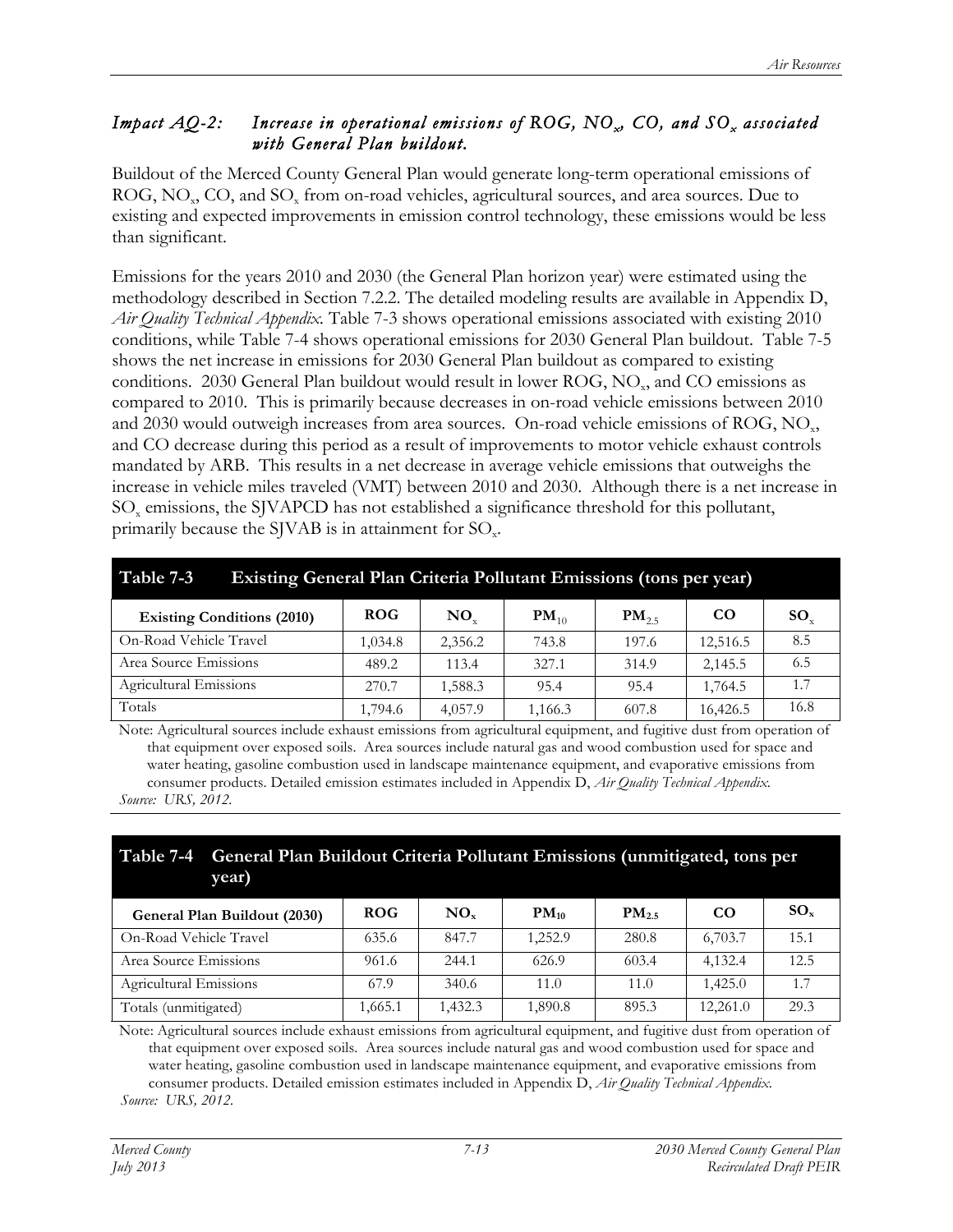| Table 7-5<br>Net Increase in Criteria Pollutant Emissions from 2010 to 2030<br>(unmitigated, tons per year) |            |           |           |                   |                    |          |
|-------------------------------------------------------------------------------------------------------------|------------|-----------|-----------|-------------------|--------------------|----------|
| <b>Scenario</b>                                                                                             | <b>ROG</b> | $NO_{x}$  | $PM_{10}$ | PM <sub>2.5</sub> | CO <sub>1</sub>    | $SO_{x}$ |
| Existing Conditions (2010)                                                                                  | 1,794.6    | 4,057.9   | 1,166.3   | 607.8             | 16,426.5           | 16.8     |
| General Plan Buildout<br>(unmitigated, 2030)                                                                | 1,665.1    | 1,432.3   | 1,890.8   | 895.3             | 12,261.0           | 29.3     |
| Net Increase                                                                                                | (129.5)    | (2,625.6) | 724.6     | 287.5             | (4,165.5)          | 12.5     |
| SJVAPCD Significance Threshold                                                                              | 10         | 10        | 15        | 15                | N/A                | N/A      |
| Exceed Threshold?                                                                                           | No         | No        | Yes       | Yes               | $\overline{N}_{0}$ | $\rm No$ |
| Source: URS, 2012.                                                                                          |            |           |           |                   |                    |          |

Since air quality protection and improvement is a major focus of the 2030 General Plan, the Air Quality Element includes goals and policies that would reduce air emissions from on-road vehicles, agricultural sources, and area sources. Table 7-6 includes goals and policies from the 2030 General Plan that communicate the County's intention to protect and improve air resources within the county.

| Table 7-6<br>Merced County 2030 General Plan Goals and Policies That Would Result in<br><b>Decreased Air Emissions</b> |                                                                                                                                                                                                                             |                                                                                                                                                                                                                              |  |  |
|------------------------------------------------------------------------------------------------------------------------|-----------------------------------------------------------------------------------------------------------------------------------------------------------------------------------------------------------------------------|------------------------------------------------------------------------------------------------------------------------------------------------------------------------------------------------------------------------------|--|--|
| <b>Goal or Policy</b>                                                                                                  | <b>Goal or Policy Text</b>                                                                                                                                                                                                  | How the Goal or Policy Avoids or<br><b>Reduces Impact</b>                                                                                                                                                                    |  |  |
| <b>Air Quality Element</b>                                                                                             |                                                                                                                                                                                                                             |                                                                                                                                                                                                                              |  |  |
| Goal AQ-2                                                                                                              | Mitigate local and regional significant<br>air quality impacts of projects through<br>the CEQA process.                                                                                                                     | States the County's goal to reduce<br>emissions by requiring evaluation and<br>mitigation of air emissions during<br>project review, and compliance with the<br>air regulations of regional, state, and<br>federal agencies. |  |  |
| Policy AQ-2.1:<br>Air Quality Plan Compliance                                                                          | Require all development projects to<br>comply with applicable regional air<br>quality plans and policies.                                                                                                                   | Would reduce emissions by requiring<br>compliance with the air regulations of<br>regional, state, and federal agencies.                                                                                                      |  |  |
| Policy AQ-2.2:<br><b>Development Review Process</b>                                                                    | Use the development review process to<br>achieve measurable reductions in<br>greenhouse gas emissions.                                                                                                                      | Would reduce emissions by requiring<br>evaluation and mitigation of air<br>emissions during project review.                                                                                                                  |  |  |
| Policy AQ-2.3:<br>Cumulative Impacts                                                                                   | Encourage the reduction of cumulative<br>air quality impacts produced by projects<br>that are not significant by themselves,<br>but result in cumulatively significant<br>impacts in combination with other<br>development. | Would reduce emissions by requiring<br>evaluation and mitigation of air<br>emissions during project review.                                                                                                                  |  |  |
| Policy AQ-2.4:<br>Mitigation                                                                                           | Require that local and regional air<br>quality impacts identified during CEQA<br>review for projects reviewed and<br>approved by the County are<br>consistently and fairly mitigated.                                       | Would reduce emissions by requiring<br>evaluation and mitigation of air<br>emissions during project review.                                                                                                                  |  |  |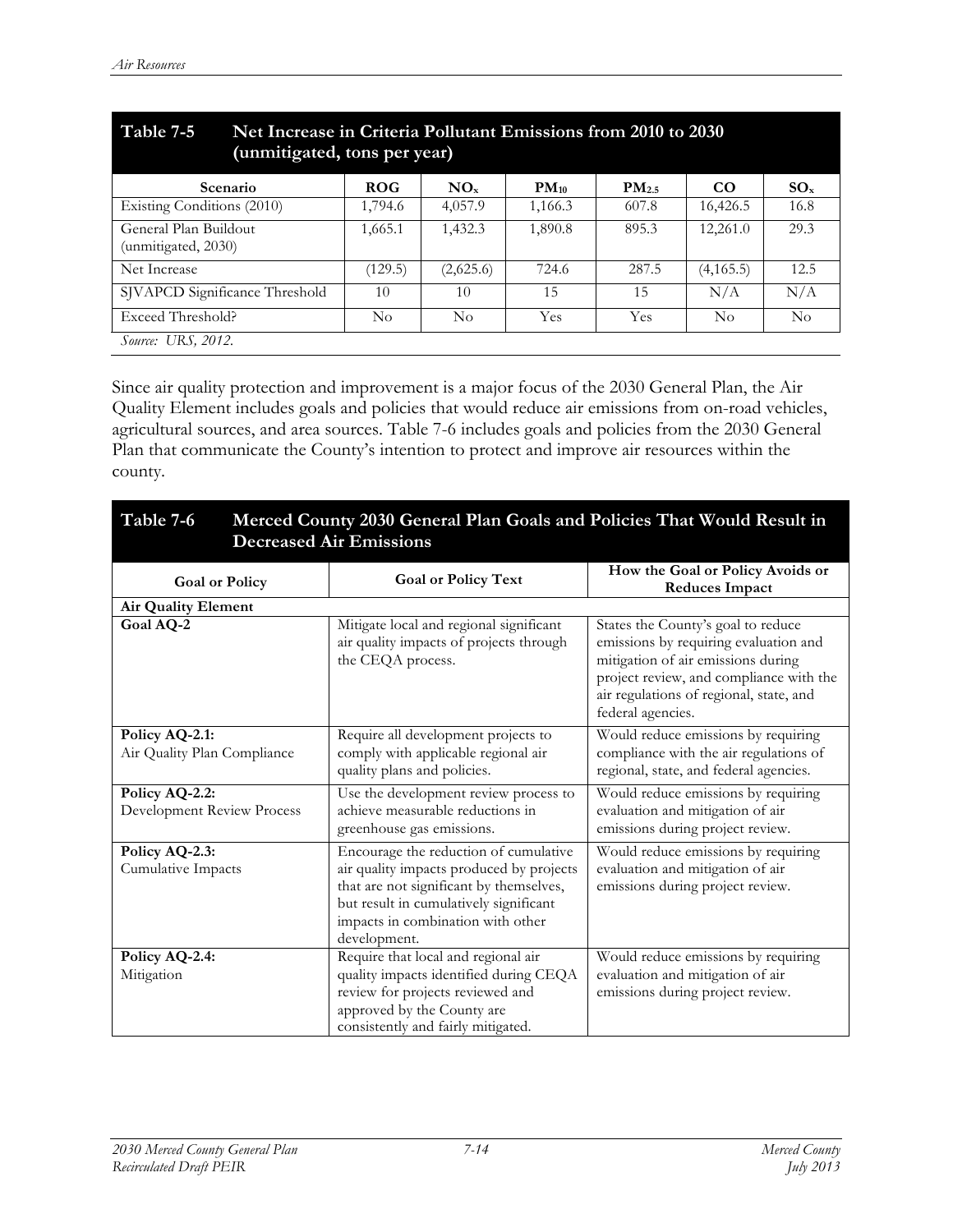#### **Table 7-6 Merced County 2030 General Plan Goals and Policies That Would Result in Decreased Air Emissions**

| <b>Goal or Policy</b>                                        | <b>Goal or Policy Text</b>                                                                                                                                                                                                                                                             | How the Goal or Policy Avoids or                                                                                                                        |
|--------------------------------------------------------------|----------------------------------------------------------------------------------------------------------------------------------------------------------------------------------------------------------------------------------------------------------------------------------------|---------------------------------------------------------------------------------------------------------------------------------------------------------|
| Policy AQ-2.5:<br>Innovative Mitigation Measures             | Encourage innovative mitigation<br>measures and project redesign to reduce<br>air quality impacts by coordinating with<br>the San Joaquin Valley Air Pollution<br>Control District, project applicants, and<br>other interested parties.                                               | <b>Reduces Impact</b><br>Would permit alternative methods of<br>mitigating emissions and furthering air<br>quality goals.                               |
| Policy AQ-2.7:<br>Air District Best Performance<br>Standards | Require the County to use the Best<br>Performance Standards adopted by<br>SJVAPCD during the development<br>review and decision-making process to<br>ensure new projects meet the targets set<br>by the district.                                                                      | Would reduce emissions by requiring<br>compliance with the air regulations of<br>regional, state, and federal agencies.                                 |
| Goal AQ-3                                                    | Improve air quality through improved<br>public facilities and operations and to<br>serve as a model for the private sector.                                                                                                                                                            | States the County's goal to act as a<br>model for private employer efforts to<br>reduce air emissions.                                                  |
| Policy AQ-3.1:<br>Automotive Trip Reduction.                 | Prepare and implement an automotive<br>trip reduction plan for County<br>employees.                                                                                                                                                                                                    | Would reduce emissions by reducing<br>vehicle trips and VMT.                                                                                            |
| Policy AQ-3.2:<br>Clean Fleet Vehicles                       | Require vehicle replacement practices<br>that prioritize the replacement of older<br>higher-emission vehicles and the<br>purchasing of the lowest emission<br>technology vehicles, consistent with<br>cost-effective management of the<br>program.                                     | Would reduce emissions by replacing<br>older, polluting vehicles in the County<br>fleet with new reduced-emissions<br>vehicles.                         |
| Policy AQ-3.3:<br>Teleconferencing                           | Use teleconferencing in lieu of<br>employee travel to conferences and<br>meetings when feasible.                                                                                                                                                                                       | Would reduce emissions by reducing<br>vehicle trips and VMT.                                                                                            |
| Policy AQ-3.4:<br>Infrastructure for<br>Teleconferencing     | Develop state-of-the-art<br>communication infrastructure to<br>support telecommuting and secure<br>software programs to allow<br>telecommuting by County employees.                                                                                                                    | Would reduce emissions by reducing<br>vehicle trips and VMT.                                                                                            |
| Goal AQ-4                                                    | Reduce traffic congestion and vehicle<br>trips through more efficient<br>infrastructure and support for trip<br>reduction programs.                                                                                                                                                    | States County's goal to improve air<br>quality by reducing vehicle trips and<br>VMT, and by emphasizing the<br>efficiency of the transportation system. |
| Policy AQ-4.1:<br>Decrease Vehicle Miles Traveled            | Require diverse, higher-density land<br>uses (e.g., mixed use and infill<br>development) to decrease VMT.                                                                                                                                                                              | Would reduce emissions by reducing<br>vehicle trips and VMT.                                                                                            |
| Policy AQ-4.2:<br>Increasing Road Capacity                   | Increase the efficiency of the existing<br>road network prior to constructing<br>additional capacity. These measures<br>could include: modifying intersections<br>using turn restrictions or<br>channelization, where feasible; and<br>redirecting truck traffic during peak<br>hours. | Would reduce emissions by improving<br>traffic flow, decreasing wait times, and<br>improving traffic speeds.                                            |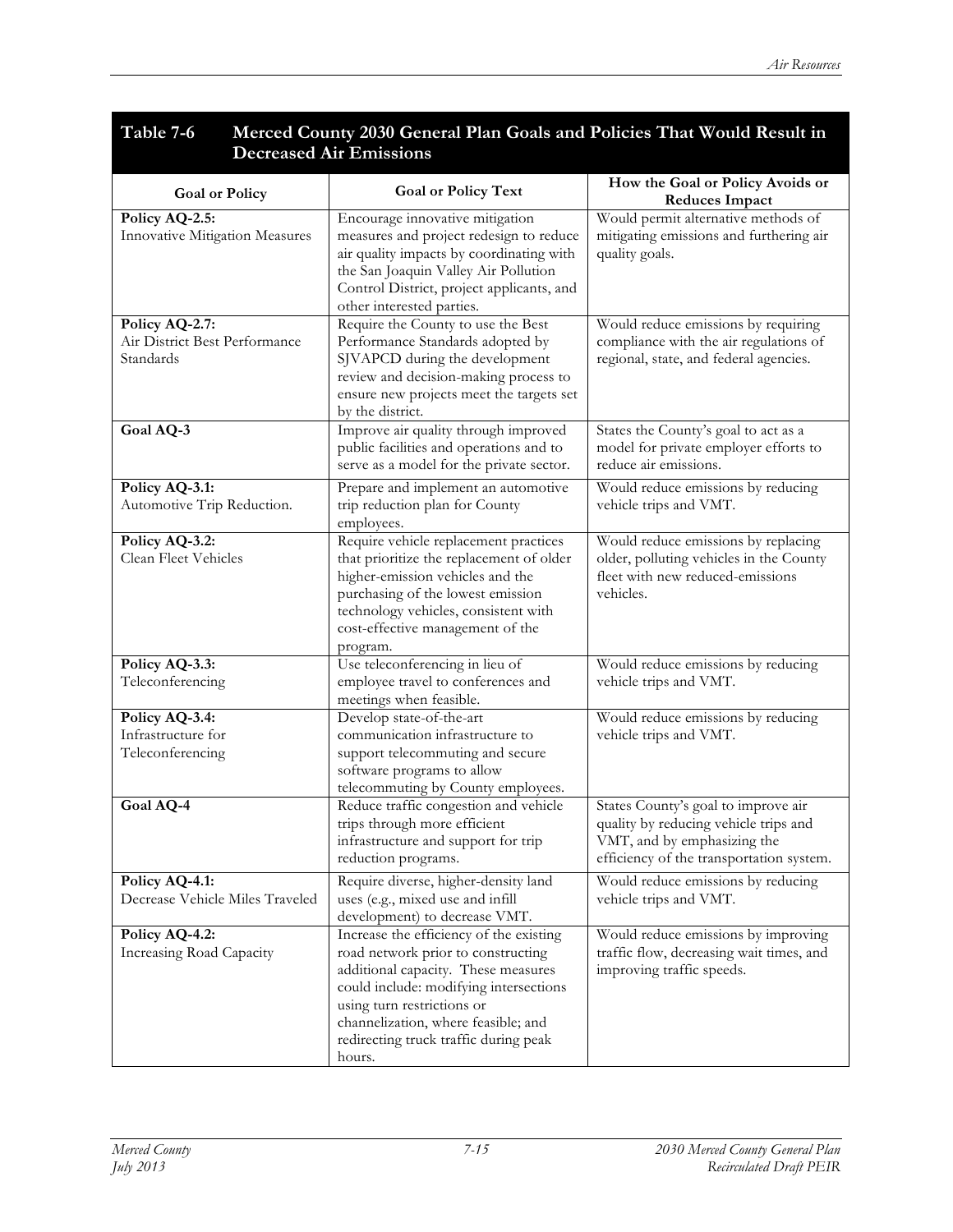#### **Table 7-6 Merced County 2030 General Plan Goals and Policies That Would Result in Decreased Air Emissions**

| <b>Goal or Policy</b>                                             | <b>Goal or Policy Text</b>                                                                                                                                                                                                                                                                                                     | How the Goal or Policy Avoids or<br><b>Reduces Impact</b>                                                                                                                                                             |
|-------------------------------------------------------------------|--------------------------------------------------------------------------------------------------------------------------------------------------------------------------------------------------------------------------------------------------------------------------------------------------------------------------------|-----------------------------------------------------------------------------------------------------------------------------------------------------------------------------------------------------------------------|
| Policy AQ- 4.3:<br>Public Transit Use Incentives                  | Prepare incentives and programs to<br>encourage use of public transit and<br>decrease vehicle miles traveled.                                                                                                                                                                                                                  | Would reduce emissions by reducing<br>vehicle trips and VMT.                                                                                                                                                          |
| Policy AQ-4.4:<br><b>Transportation Alternatives</b>              | Require employers and developers to<br>provide employees and residents with<br>attractive, affordable transportation<br>alternatives, such as transit stops, van<br>pool pick-up and drop-off locations,<br>and biking paths/storage.                                                                                          | Would reduce emissions by reducing<br>vehicle trips and VMT.                                                                                                                                                          |
| Policy AQ-4.5:<br>Public Education and Awareness                  | Support programs that educate the<br>public regarding the impact of<br>individual transportation, lifestyle, and<br>land use decisions on air quality.                                                                                                                                                                         | Would reduce emissions by reducing<br>vehicle trips and VMT.                                                                                                                                                          |
| Policy AQ-4.6:<br>Non-Motorized Transportation                    | Encourage non-motorized<br>transportation corridors within and<br>between communities.                                                                                                                                                                                                                                         | Would reduce emissions by reducing<br>vehicle trips and VMT.                                                                                                                                                          |
| Policy AQ-4.7:<br>Planning Integration                            | Require land use, transportation, and air<br>quality planning to be integrated for the<br>most efficient use of resources and a<br>healthier environment.                                                                                                                                                                      | Would reduce emissions by reducing<br>vehicle trips and VMT.                                                                                                                                                          |
| Goal AQ-6                                                         | Improve air quality in Merced County<br>by reducing emissions of $PM_{10}$ , $PM_{2.5}$ ,<br>and other particulates from mobile and<br>non-mobile sources                                                                                                                                                                      | States County's goal to reduce<br>emissions of fugitive dust, thereby<br>improving air quality, public health and<br>scenic quality.                                                                                  |
| Policy AQ-6.1:<br>Particulate Emissions from<br>Construction      | Support the SJVAPCD's efforts to<br>reduce particulate emissions from<br>construction, grading, excavation, and<br>demolition to the maximum extent<br>feasible and consistent with State and<br>Federal regulations.                                                                                                          | Would reduce fugitive dust emissions<br>during construction operations by<br>vigorous enforcement of existing<br>regional, state, and federal regulations,<br>and through the County's development<br>review process. |
| Policy AQ-6.2:<br>PM <sub>10</sub> Emissions from County<br>Roads | Require PM <sub>10</sub> emission reductions on<br>County-maintained roads to the<br>maximum extent feasible and consistent<br>with State and Federal regulations.                                                                                                                                                             | Would reduce fugitive dust emissions<br>originating from County-maintained<br>roads by compliance with existing<br>regional, state, and federal regulations.                                                          |
| Policy AQ-6.3:<br>Paving Materials                                | Require all access roads, driveways, and<br>parking areas serving new commercial<br>and industrial development to be<br>constructed with materials that<br>minimize particulate emissions and are<br>appropriate to the scale and intensity of<br>use.                                                                         | Would reduce fugitive dust emissions<br>by requiring appropriate paving<br>materials.                                                                                                                                 |
| Policy AQ-6.4:<br>Agricultural Best Management<br>Practices       | Encourage agricultural operations to<br>incorporate Best Management<br>Practices, such as paving roads,<br>screening cropland with windbreaks,<br>limiting tilling and grading on high-<br>wind days, and changing harvesting<br>equipment, to reduce $PM_{10}$ emissions<br>consistent with State and Federal<br>regulations. | Would reduce fugitive dust emissions<br>originating from agricultural operations<br>by encouraging compliance with<br>existing regional, state, and federal<br>regulations and BMPs.                                  |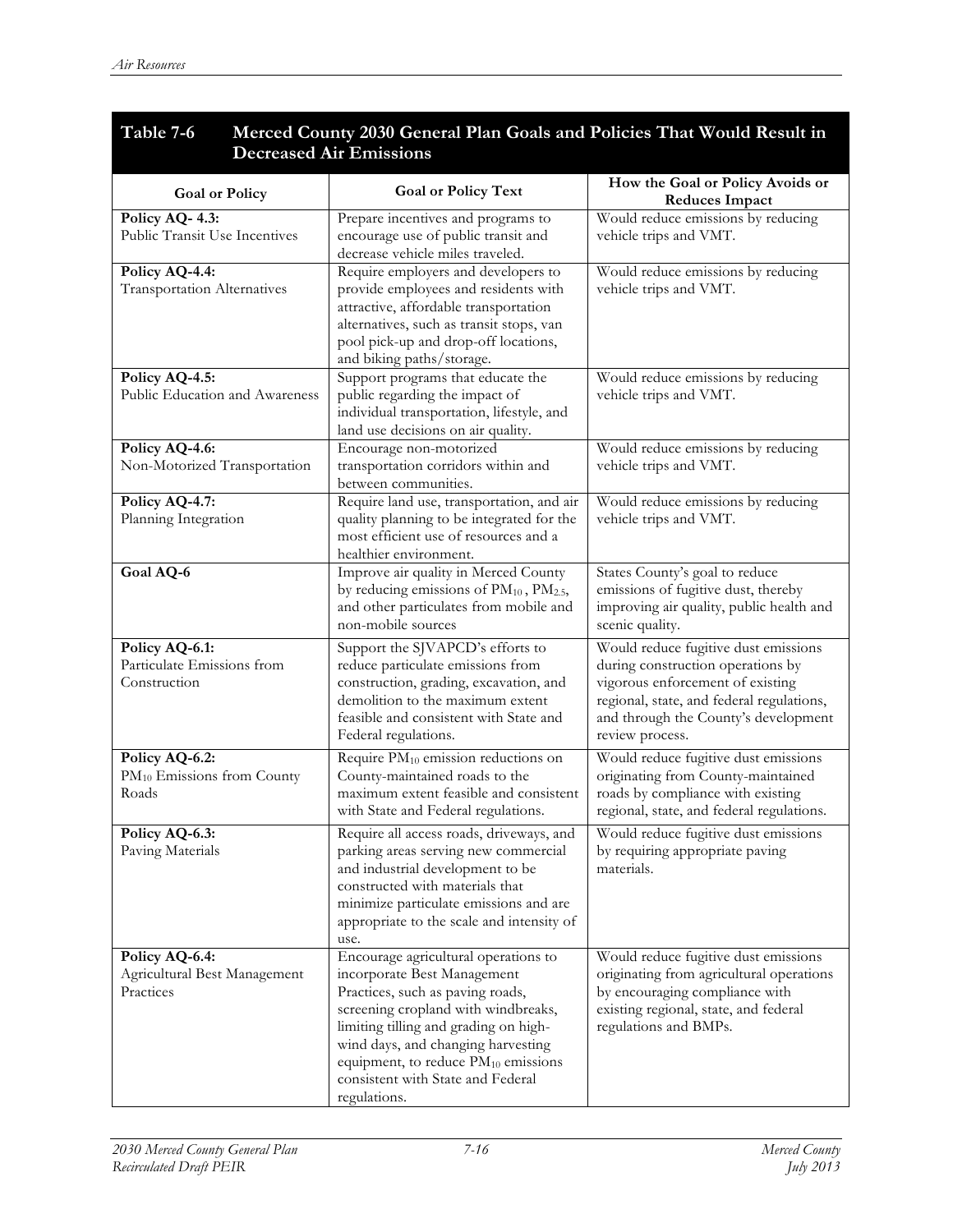| Table 7-6<br>Merced County 2030 General Plan Goals and Policies That Would Result in<br><b>Decreased Air Emissions</b> |                                          |                                                    |  |  |
|------------------------------------------------------------------------------------------------------------------------|------------------------------------------|----------------------------------------------------|--|--|
| <b>Goal or Policy</b>                                                                                                  | <b>Goal or Policy Text</b>               | How the Goal or Policy Avoids or<br>Reduces Impact |  |  |
| Policy AQ-6.5:                                                                                                         | Require industrial facilities to         | Would reduce fugitive dust emissions               |  |  |
| <b>Industrial Best Management</b>                                                                                      | incorporate economically feasible Best   | originating from industrial operations             |  |  |
| Practices                                                                                                              | Management Practices and control         | by encouraging compliance with                     |  |  |
|                                                                                                                        | technology to reduce $PM_{10}$ emissions | existing regional, state, and federal              |  |  |
|                                                                                                                        | consistent with State and Federal        | regulations and BMPs.                              |  |  |
|                                                                                                                        | regulations.                             |                                                    |  |  |
| Source: Merced County, 2011; Planning Partners, 2012.                                                                  |                                          |                                                    |  |  |

Improvements in motor vehicle exhaust controls would result in a net decrease in Merced County's emissions of  $\text{ROG}, \text{NO}_x$ , and CO between 2010 and 2030 (and only a minor increase in SO<sub>x</sub>). Implementation of the policies cited in Table 7-3 would further reduce emissions of ROG,  $NO<sub>x</sub>$ , CO, and  $SO<sub>x</sub>$  beyond reductions achieved from improvements in motor vehicle exhaust controls.

Because emissions with implementation of the 2030 General Plan would be less than existing emissions for ROG, NO<sub>y</sub>, and CO, and the Air Basin is in attainment for  $SO<sub>x</sub>$ , this would be a lessthan-significant impact.

**Significance of Impact:** Less than significant.

**Mitigation Measures:** None required.

#### *Impact AQ-3:* Increase in operational emissions of PM<sub>10</sub> and PM<sub>2.5</sub> associated with *General Plan buildout.*

As compared to 2010 levels, buildout of the 2030 General Plan would generate long-term operational emission increases of  $PM_{10}$  and  $PM_{2.5}$  from on-road vehicles, agricultural sources, and area sources that exceed the SJVAPCD's significance thresholds. This would be a potentially significant impact.

As Table 7-5 shows, implementation of the proposed 2030 General Plan would result in a net increase in  $PM_{10}$  and  $PM_{2.5}$  in 2030 as compared to existing conditions (2010). This net increase would substantially exceed the SJVAPCD's 15 tons per year threshold for  $PM_{10}$  and  $PM_{2.5}$ . The emission increase is primarily due to the increase in VMT and area source emissions. Agricultural emissions of  $\text{PM}_{10}$  and  $\text{PM}_{25}$  are projected to decrease. The increase in area source-related  $\text{PM}_{10}/\text{PM}_{2.5}$  is primarily due to emissions from wood stoves.

To minimize  $PM_{10}$  and  $PM_{2.5}$  emissions from wood stoves, the SJVAPCD has adopted Rule 4901, Wood Burning Fireplaces and Wood Burning Heaters. This measure prohibits the installation of wood stoves and heaters in residences when the residential density equals or exceeds two units per acre. Rule 4901 also requires that all new wood stoves meet EPA certified Phase II emission standards. Although Rule 4901 reduces emissions in urban areas, it has less effect in less densely developed rural areas.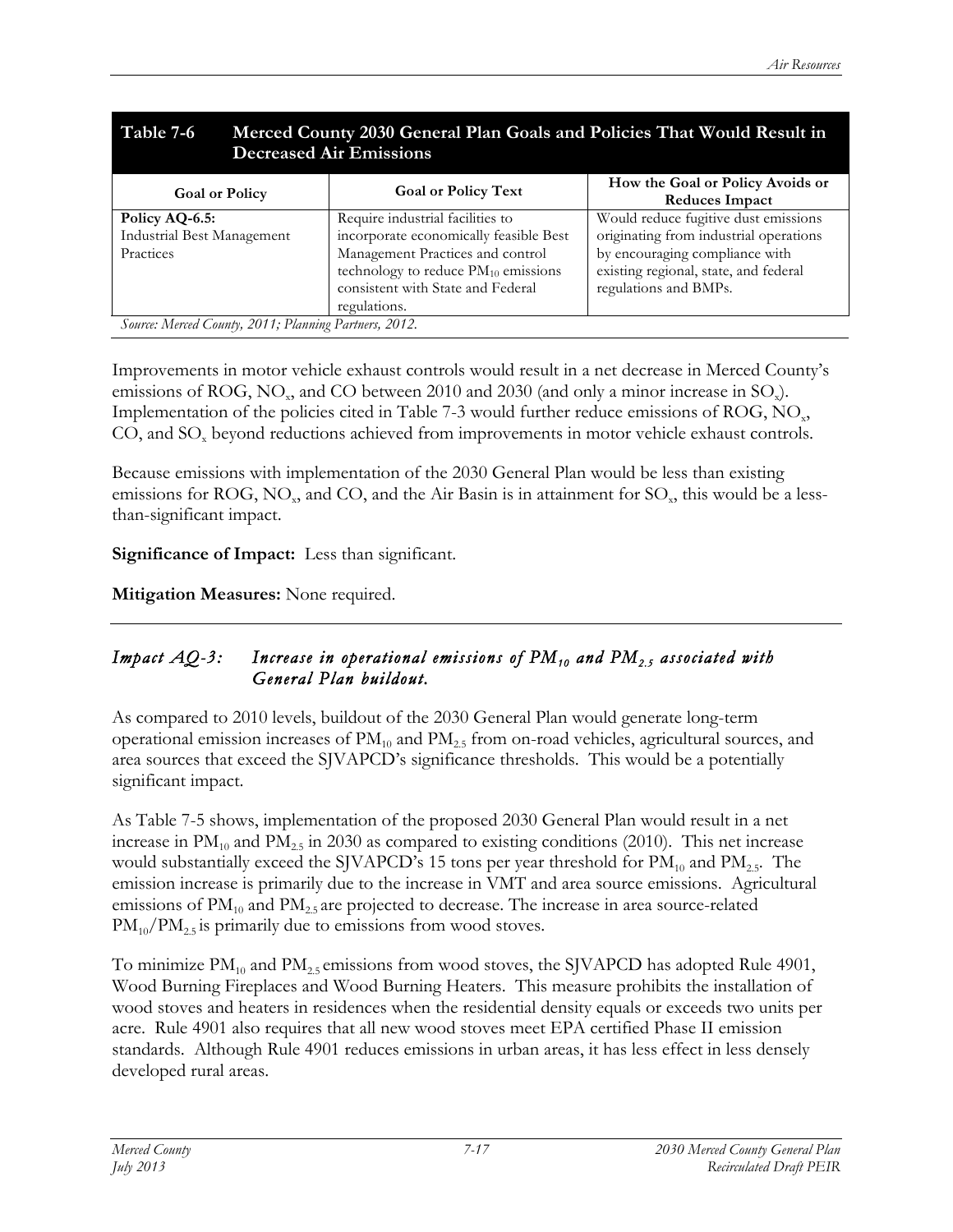The Merced County Air Quality Element includes several policies to reduce fugitive dust emissions from motor vehicles and unpaved roadways, and from agricultural and industrial operations (see Table 7-6). Implementation of the measures summarized in Table 7-6, along with the new air quality policies proposed for wood stoves, would reduce  $PM_{10}$  and  $PM_{2.5}$  emissions. Table 7-7 shows the mitigated 2030 PM<sub>10</sub> and PM<sub>2.5</sub> emissions, and Table 7-8 shows the net increase of PM<sub>10</sub> and PM<sub>2.5</sub> in 2030.

| Table 7-7<br>General Plan Buildout $PM_{10}$ and $PM_{25}$ Emissions (mitigated, tons per year) |           |            |  |  |
|-------------------------------------------------------------------------------------------------|-----------|------------|--|--|
| General Plan Buildout (2030)                                                                    | $PM_{10}$ | $PM_{2.5}$ |  |  |
| On-Road Vehicle Travel                                                                          | 1245.1    | 279.1      |  |  |
| Area Source Emissions                                                                           | 164.21    | 158.07     |  |  |
| Agricultural Emissions                                                                          | 11.0      | 11.0       |  |  |
| Totals (mitigated)                                                                              | 1,420.2   | 448.17     |  |  |

Notes: Mitigated emission estimates assume  $0.62\%$  reduction in on-road vehicle miles traveled and associated  $PM_{10}$ and PM2.5 emissions (KD Anderson & Associates 2011). Mitigated area source emissions assume 50 percent decrease in wood stove emissions by 2030. This 50 percent reduction assumes no new wood stoves would be installed in new residences and a 50 percent reduction in wood stove emissions from existing residences. *Source: URS, 2012.*

# Table 7-8 Net Increase in PM<sub>10</sub> and PM<sub>2.5</sub> Emissions from 2010 to 2030 (mitigated, **tons per year)**

| <b>Scenario</b>                         | $PM_{10}$ | $PM_{2.5}$ |
|-----------------------------------------|-----------|------------|
| Existing Conditions (2010)              | 1,166.3   | 607.8      |
| General Plan Buildout (mitigated, 2030) | 1,420.2   | 448.17     |
| Net Increase                            | 253.9     | $-159.63$  |
| SJVAPCD Significance Threshold          | 15        | 15         |
| Exceed Threshold?                       | Yes       | No         |
| <i>Source:</i> URS, 2012.               |           |            |

While PM<sub>2.5</sub> emissions would not exceed SJVAPCD significance criteria and would be considered less than significant, because the increase in emissions of PM<sub>10</sub> would exceed SJVAPCD significance criteria, this would be a potentially significant impact.

**Significance of Impact**: Potentially significant.

#### **Mitigation Measure AQ-3a:**

Amend Policy AQ-2.2: Development Review Process, as follows:

Use the development review process to achieve measurable reductions in criteria pollutants, toxic air contaminants, and greenhouse gas emissions.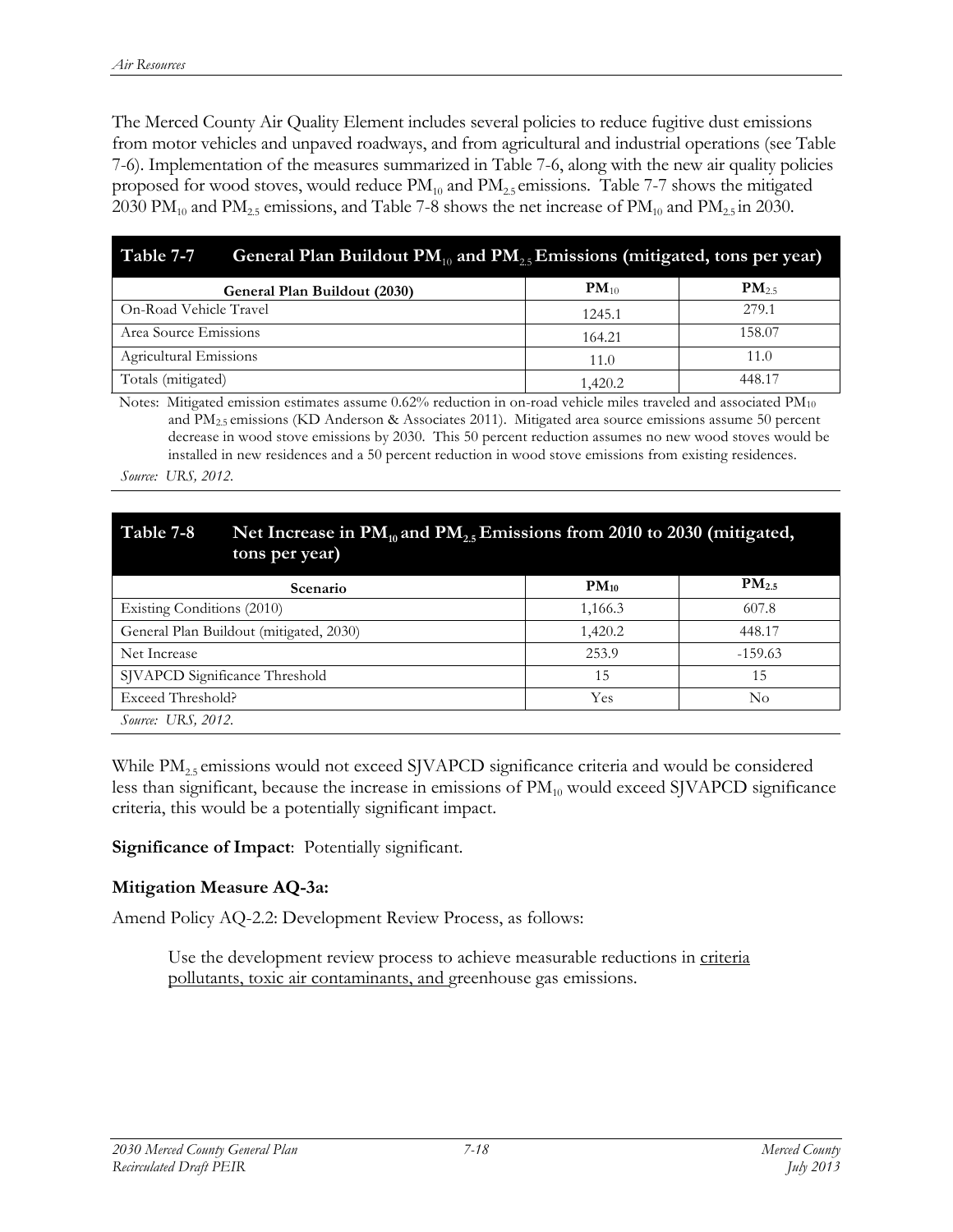#### **Mitigation Measure AQ-3b:**

Add the following policy:

#### **Policy AQ-6.6: Prohibition on Wood Stoves**

Prohibit wood stoves and wood burning heaters in all newly constructed residences in unincorporated Merced County that have access to natural gas. Natural gas stoves have substantially lower  $PM_{10}$  and  $PM_{25}$  emissions as compared to wood stoves.

#### **Mitigation Measure AQ-3c:**

Add the following policy:

### **Policy AQ-6.7: Stove Replacement**

Require owners of residences with existing wood stoves, or wood burning heaters or fireplaces to remove such wood appliances, upgrade existing stoves to meet EPA certified Phase II emission standards, or replace existing wood stoves with natural gas fired stoves upon sale. or major reconstruction of the residence that exceeds 75 percent of the assessed value of the structure prior to reconstruction. if the residence has access to natural gas. Merced County shall establish a program to collect and destroy any existing wood stoves that have been removed by residents.

#### **Mitigation Measure AQ-3d:**

Add the following policy:

# **AQ-6.8: Voluntary Emissions Reduction Agreement**

Require all project applicants, where project emissions have been evaluated to exceed SJVAPCD significance thresholds, to consult with the SJVAPCD regarding the establishment of a Voluntary Emissions Reduction Agreement between the applicant and the SJVAPCD. Support the SJVAPCD in its efforts to fund the Emission Reduction Incentive Program.

**Environmental Effects of Measures:** Because these mitigation measures would result in the additional reduction of air emissions arising from the development of urban uses and infrastructure identified in the 2030 General Plan, there would be no additional impacts beyond those identified for such development in Chapters 5 through 22 of this Draft PEIR.

# **Level of Significance after Mitigation:** Significant and unavoidable.

The existing general plan policies described in Table 7-6, combined with amended policy AQ-2.2 and proposed policies AQ-6.6 and AQ-6.7, would further reduce  $PM_{25}$  emissions. Mitigation Measure AQ-3b goes one step further than SJVAPCD Rule 4901 by preventing installation of any wood burning device if a new residence has access to natural gas. Mitigation Measure AQ-3c would require replacement of existing wood stoves upon home sale with either an EPA-certified wood stove or with a natural gas stove (also not required by Rule 4901). Mitigation Measure AQ-3d would require applicants for development projects to consult with the SJVAPCD to reduce their emissions. However, the effectiveness of the consultation and the applicant's compliance with a Voluntary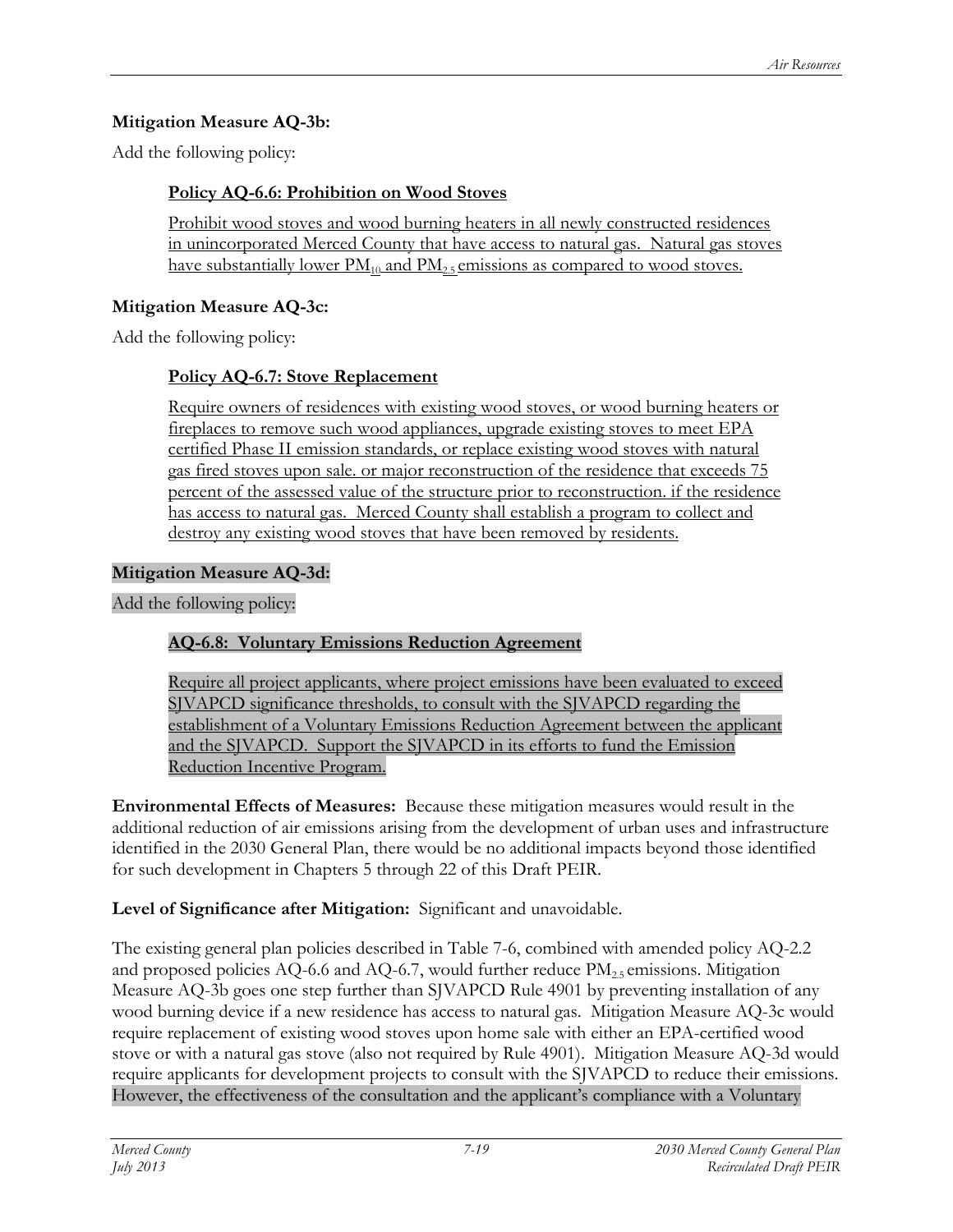Emissions Reduction Agreement are unknown. Even with implementation of these measures however, the net increase in 2030  $PM_{10}$  emissions as shown in Tables 7-7 and 7-8 would still exceed the SJVAPCD's  $PM_{10}$  significance threshold of 15 tons per year (primarily from increased  $PM_{10}$ ) emissions from increased travel by on-road vehicles whose control measures are outside of the jurisdiction of Merced County). Therefore, there would be a significant and unavoidable  $PM_{10}$ impact.

#### *Impact AQ-4: Increase in Carbon Monoxide concentrations at congested intersections.*

Buildout of the 2030 General Plan, despite increasing VMT and area source activity level, would not increase overall CO emissions. Consequently, CO impacts would be less than significant.

Cumulative buildout of the 2030 General Plan would increase VMT by 102 percent by 2030. At the same time, average CO emissions per vehicle are projected to decrease 85 percent by 2030 (ARB 2011b). The decrease in CO emissions would outweigh the increase in VMT, resulting in a net reduction in countywide CO emissions from vehicles. Even though total CO emissions would decrease countywide, there is the potential that increases in local trip generation could increase CO concentrations at congested intersections. However, buildout of the 2030 General Plan is not expected to result in violations of the state or federal CO standards because of the general downward trend in CO emissions from vehicles, and because no CO violations have been recorded in Merced County in over 20 years (ARB 2011c). Because implementation of the 2030 General Plan would not result in violations of CO standards, this impact would be less than significant.

**Significance of Impact:** Less than significant.

**Mitigation Measure:** None required.

#### *Impact AQ-5: Increase in health risks associated with locating sensitive receptors near high volume roads.*

The 2030 General Plan has the potential to expose sensitive receptors to substantial concentrations of toxic air contaminants (TAC) because it allows residences to be built near high volume roads. This would be a potentially significant impact because of the potential health risks to residents from TAC exposure.

As set forth above,ARB research has substantiated that exposure to high levels of TACs poses health risks to sensitive populations. Air toxics sources include: high traffic freeways and roads, distribution centers, rail yards, ports, refineries, chrome plating facilities, dry cleaners, and large gas dispensing facilities. Air toxic sources generate high levels of diesel particulate matter emissions and other cancer causing chemicals. ARB recommends that local jurisdictions adopt land use policies so that sensitive land uses are located a minimum of 500 to 1,000 feet from sources of TACs. Where this minimum separation is not achievable, ARB recommends that local jurisdictions perform health risk assessments to determine the cancer risk potential of individual land use proposals locating an air toxics source (e.g., high volume freeway) close to a sensitive land use (e.g., residential uses) (ARB 2005).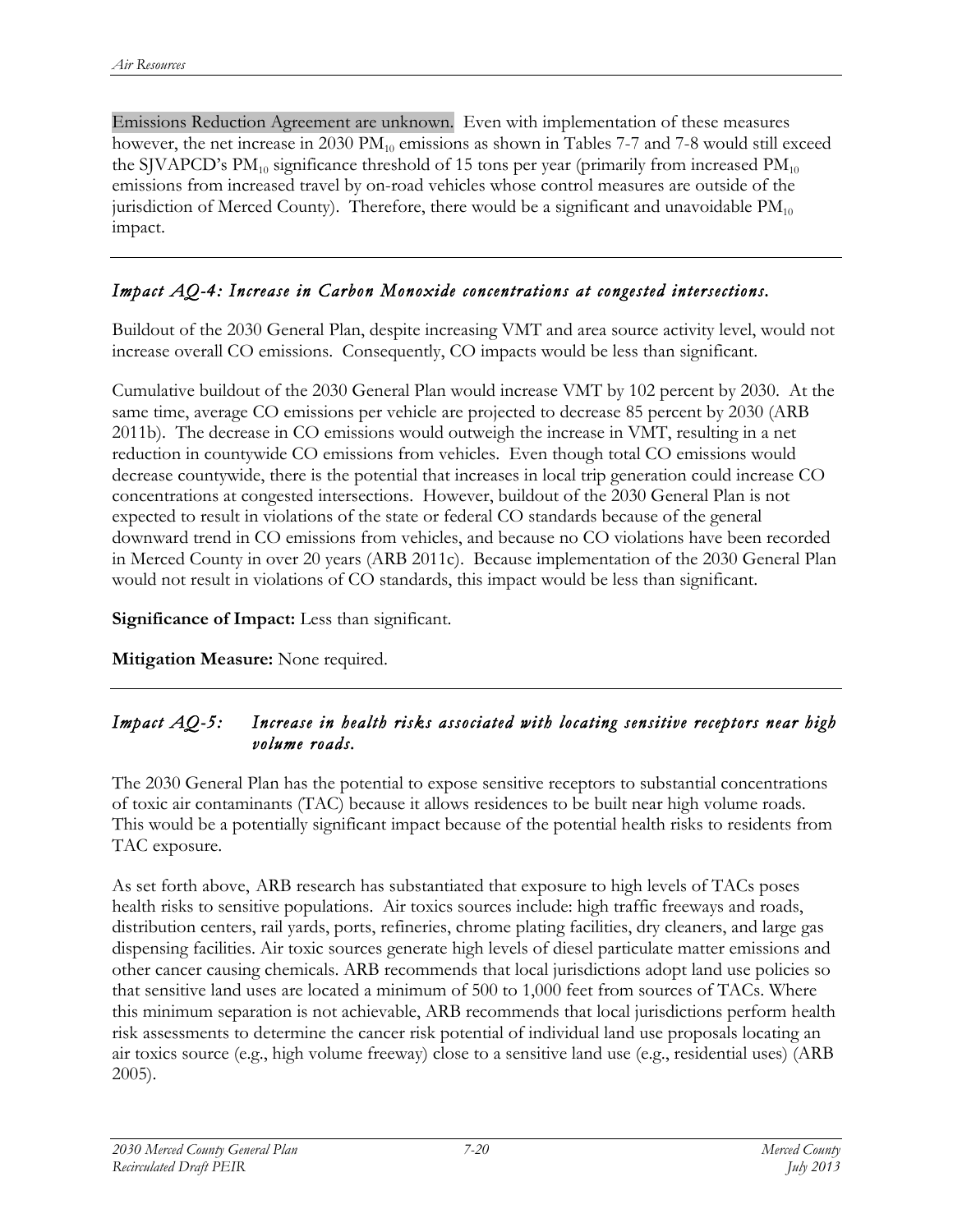ARB has developed guidance recommending that sensitive land uses such as residences, daycare centers, and schools be located 500 feet or more from any roads with traffic volumes exceeding 50,000 vehicles/day (ARB 2005). In Merced County, Interstate 5 and State Route 99 are the two roads with average daily traffic near or exceeding these volumes (California Department of Transportation 2011).

Several areas within unincorporated Merced County were identified as having proposed residential land use designations adjacent to these roads. They include:

- Atwater City Planning Area
- Delhi Urban Community
- Fox Hills Urban Community
- Franklin-Beachwood Urban Community
- Santa Nella Urban Community
- Delhi Rural Residential Center
- Franklin-Beachwood Rural Residential Center
- McSwain Rural Residential Center

The Merced County Air Quality Element includes several policies designed to limit human exposure from sources of hazardous air emissions as indicated in Table 7-9.

|                                                                                                                                                                                                                                   | Table 7-9<br>Merced County 2030 General Plan Goals and Policies Relating to Hazardous<br>Air Emissions and Human Exposure |  |  |  |
|-----------------------------------------------------------------------------------------------------------------------------------------------------------------------------------------------------------------------------------|---------------------------------------------------------------------------------------------------------------------------|--|--|--|
| <b>Goal or Policy Text</b>                                                                                                                                                                                                        | How the Goal or Policy Avoids or<br><b>Reduces Impact</b>                                                                 |  |  |  |
|                                                                                                                                                                                                                                   |                                                                                                                           |  |  |  |
| County residents are protected from toxic<br>air pollutants and noxious odors from<br>industrial, manufacturing, and processing<br>facilities, and agricultural operations.                                                       | State County's goal to protect<br>residents from TACs and odors.                                                          |  |  |  |
| Require effective buffers between<br>residential land uses and non-residential<br>land uses that generate hazardous air<br>emissions such as highways, trucking<br>centers, gasoline dispensing facilities, and<br>dry cleaners.  | Ensures adequate buffer zones<br>between sources of toxic air<br>contaminants/odors and residential<br>land uses.         |  |  |  |
| Require new air pollution point sources<br>such as, but not limited to, industrial,<br>manufacturing, and processing facilities to<br>be located an adequate distance from<br>residential areas and other sensitive<br>receptors. | Ensures adequate buffer zones<br>between sources of toxic air<br>contaminants/odors and residential<br>land uses.         |  |  |  |
|                                                                                                                                                                                                                                   | Source: Merced County, 2011; Planning Partners, 2012.                                                                     |  |  |  |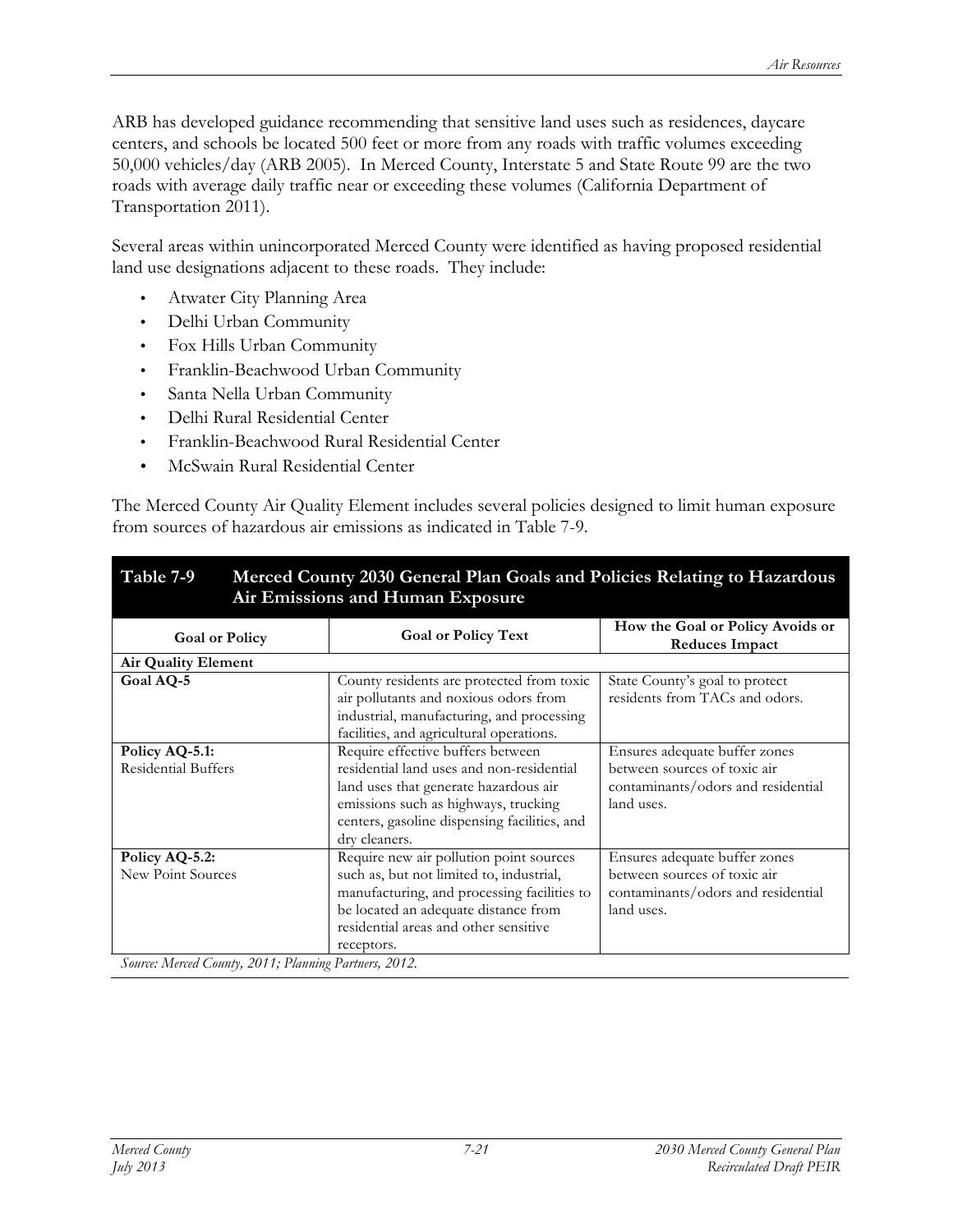The foregoing policies would act to reduce the potential that residences and other sensitive uses could be sited in areas affected by TACs. However, the land uses designated by the 2030 General Plan indicate that sensitive uses could be constructed adjacent to high volume roadways within the county. Because the implementation of the proposed 2030 General Plan could result in the construction of residences and other sensitive land uses near high volume roadways that would be a source of hazardous air pollutants, this would be a potentially significant impact.

**Significance of Impact:** Potentially significant.

#### **Mitigation Measure AQ-5a:**

Implement Mitigation Measure AQ-3a: Amend Policy AQ-2.2: Development Review Process.

#### **Mitigation Measure AQ-5b:**

Amend Policy AQ-5.1: Residential Buffers, as follows:

Require effective buffers between residential and other sensitive land uses, and nonresidential land uses that generate hazardous air emissions such as highways  $(e.g., I-5)$ and SR-99), trucking centers, gasoline dispensing facilities, and dry cleaners. Effective buffers shall be determined by requiring consultation with the SJVAPCD for any project that may have a health risk impact, including those projects that would otherwise appear to be exempt from CEQA requirements.

**Environmental Effects of Measures:** Because these mitigation measures would result in the reduction of exposure to hazardous air emissions arising from the development of urban uses and infrastructure identified in the 2030 General Plan, there would be no additional impacts beyond those identified for such development in Chapters 5 through 22 of this Draft PEIR.

#### **Level of Impact with Mitigation:** Less than significant.

By requiring residential buffers, prohibiting sensitive uses from locating near generators of TACs, and requiring that development review evaluate and mitigate any adverse effects, the combination of amended General Plan Policy AQ-5.1 and amended Policy AQ-2.2 would reduce health risks to sensitive receptors that could potentially be located near high volume roads. This would be a lessthan-significant impact.

#### *Impact AQ-6: Increase in health risks associated with locating sensitive receptors near sources of odors and/or toxic air contaminants emitted by industrial, commercial, and agricultural land uses.*

The 2030 General Plan has the potential to expose sensitive receptors to substantial concentrations of TACs and odors because it could allow such receptors to be located in close proximity to sources of TACs and odors. Because of the proposed 2030 General Plan policies and existing programs that would avoid exposure to odors and TACs, this would be a less-than-significant impact.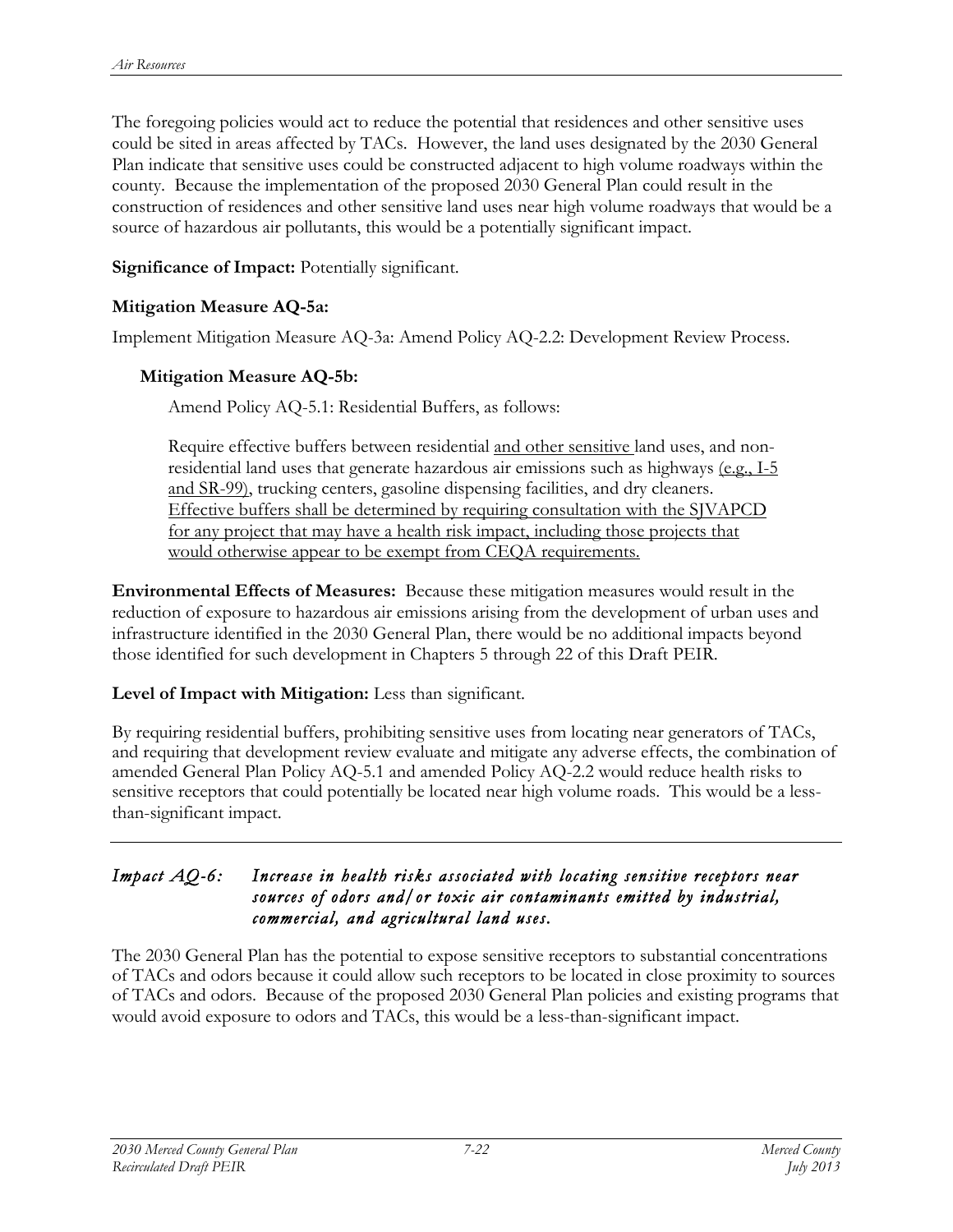ARB has developed guidance recommending that sensitive land uses such as residences, daycare centers, and schools be separated from industrial and heavy commercial land uses (ARB 2005). Several areas in Merced County have residential land use designations that are adjacent to land uses designated for industrial and/or commercial development. These include:

- 
- 
- 
- 
- 
- Ballico Rural Center Cressey Rural Center
- Dos Palos Y Rural Center Snelling Rural Center
- 
- Atwater City Planning Area Dos Palos City Planning Area
- Merced City Planning Area Castle Urban Community
- Delhi Urban Community Franklin-Beachwood Urban Community
- Hilmar Urban Community Le Grand Urban Community
	- Planada Urban Community Winton Urban Community
		-
		-
- Volta Rural Center Franklin-Beachwood Rural Residential Center.

Major sources of odors in unincorporated Merced County include confined animal facilities (feedlots, dairies, poultry ranches) and agricultural processing and packing plants. Odors may arise both from operations of these facilities, and the application of manure and post-processing vegetable and fruit residues to agricultural fields. Agricultural Processing plants where the County has received odor complaints or where operations are similar to those facilities where the County has received complaints, include:

### **Western Merced County Eastern Merced County**

- 
- 
- Ingomar Packing (north of Volta on Ingomar Grade, tomatoes)
- Morning Star Packing (Volta, tomatoes) Hilmar Cheese (SR 165, north of Hilmar, cheese)
- Liberty Packing (Volta, tomatoes) Dole Foods (Bellevue Road, west of Atwater)

Confined animal facilities are located throughout the county, and may be sources of odors and TACs in rural areas. The locations and situations cited above present potential land use conflicts that could expose residents to odors, TACs, and associated health risks.

No federal or state laws exist for odor emissions; regulation is achieved through County ordinances, and enforcement is based upon complaints. For confined animal facilities, Merced County uses a setback approach to odor nuisance control, requiring setbacks between animal confinement facilities and other uses of 0.5 mile for urban areas and uses, and 1,000 feet for isolated rural residences. The SJVAPCD *Guide for Assessing Air Quality Impacts* (SJVAPCD 2002) concludes that odor-producing facilities or activities located within one mile of sensitive receptors (i.e., hospitals, schools, and residential areas) are candidates for a more detailed investigation due to a greater possibility of nuisance. However, SJVAPCD's Nuisance Rule 4102 specifically exempts dairies from nuisance requirements, and thus the SJVAPCD has interpreted that more detailed odor studies do not apply to dairies. Additionally, the Merced County Planning Department has established designated windsheds, and the County zoning code requires permits from the Planning Department based on the location of a confined animal facility with respect to off-site dwellings. An administrative permit is required in areas where there are no more than five off-site dwellings within the project windshed, and a Conditional Use Permit (CUP) is required in areas where there are more than five off-site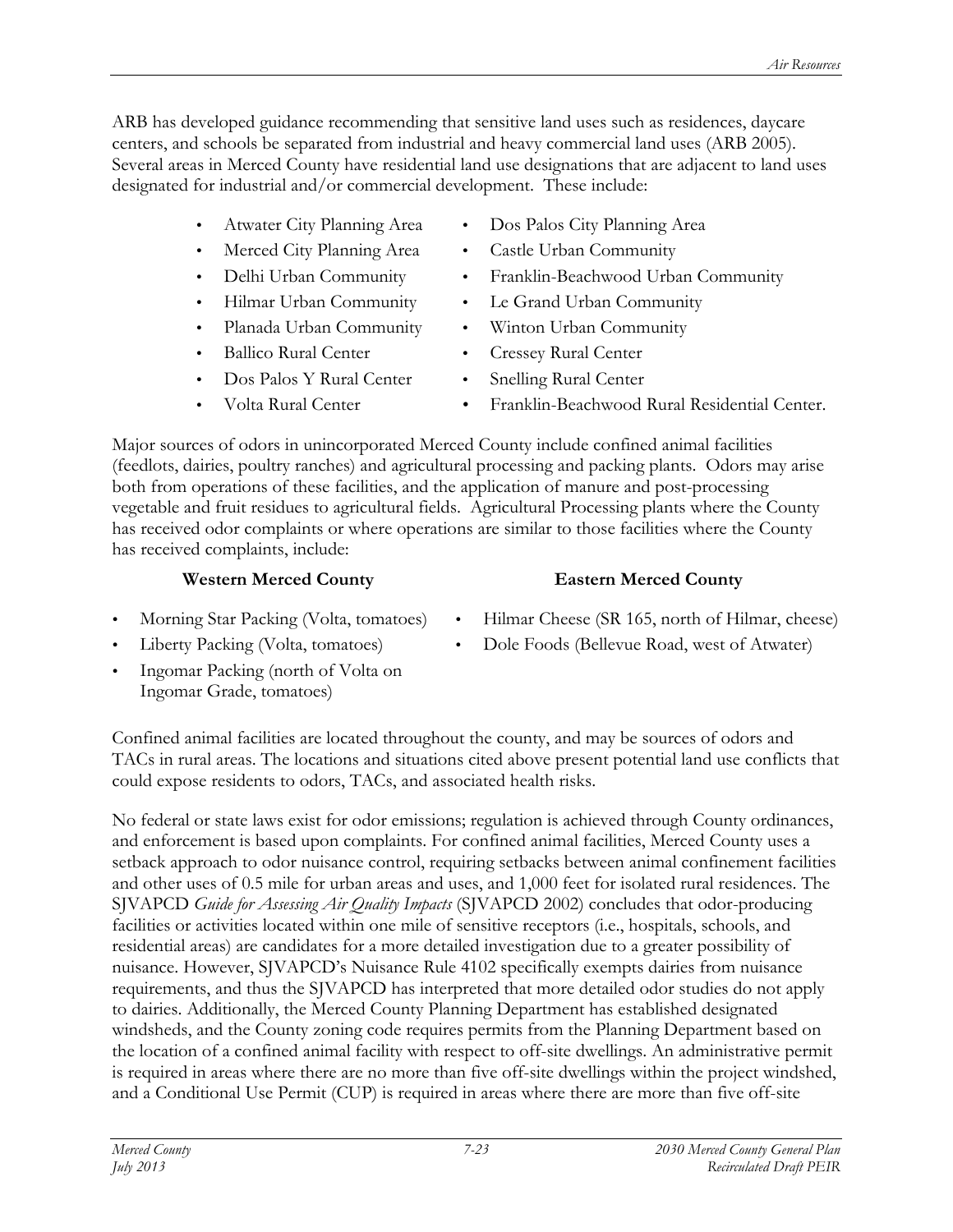dwellings within the project windshed, or where the facility is located within 0.5-mile of an urban boundary or sensitive use area.

Goal AQ-5 of the 2030 General Plan Air Quality is designed to protect county residents from TACs and noxious odors generated by agricultural operations, and industrial, manufacturing, and processing facilities. Air Quality Element Policy AQ-5.1 (see Table 7-9) is designed to ensure effective buffers between residential land uses and non-residential land uses that generate hazardous air emissions, such as highways, trucking centers, gasoline dispensing facilities, and dry cleaners. In addition, Air Quality Element Policy AQ-5.2 requires new point sources of air pollution to be located an adequate distance from residential areas and other sensitive receptors. These two policies are designed to protect residences and sensitive populations from exposure to excessive levels of pollutants. These policies would reduce potential health and odor impacts associated with sources of such emissions.

Additionally, Merced County has developed several policies designed to maintain compatibility between agricultural land uses and urban areas (see Table 7-10).

| <b>Agricultural Buffer Zones</b>                                          |                                                                                                                                                                                                                                                                                                                                                                                                                                                                                                                                                                                                                                                                                                               |                                                                                                    |  |
|---------------------------------------------------------------------------|---------------------------------------------------------------------------------------------------------------------------------------------------------------------------------------------------------------------------------------------------------------------------------------------------------------------------------------------------------------------------------------------------------------------------------------------------------------------------------------------------------------------------------------------------------------------------------------------------------------------------------------------------------------------------------------------------------------|----------------------------------------------------------------------------------------------------|--|
| <b>Goal or Policy</b>                                                     | <b>Goal or Policy Text</b>                                                                                                                                                                                                                                                                                                                                                                                                                                                                                                                                                                                                                                                                                    | How the Goal or Policy<br><b>Avoids or Reduces Impact</b>                                          |  |
| <b>Agricultural and Urban Area Compatibility</b>                          |                                                                                                                                                                                                                                                                                                                                                                                                                                                                                                                                                                                                                                                                                                               |                                                                                                    |  |
| Goal AG-3                                                                 | Minimize conflicts between productive agricultural areas<br>and urban land uses, and discourage the parcelization and<br>conversion of large agricultural holdings into rural<br>residential parcels or urban uses.                                                                                                                                                                                                                                                                                                                                                                                                                                                                                           | Ensure adequate buffer<br>zones between agricultural<br>sources and non-agricultural<br>land uses. |  |
| Policy AG-3.2:<br>Agricultural Buffer                                     | Requires buffers between proposed non-agricultural uses<br>and adjacent productive agricultural operations to protect<br>farms, dairies, and agriculturally-related production<br>facilities from conflicts with non-agricultural uses,<br>specifically residential development.                                                                                                                                                                                                                                                                                                                                                                                                                              | Ensure adequate buffer<br>zones between agricultural<br>sources and non-agricultural<br>land uses. |  |
| Policy AG-3.3:<br>Agricultural Buffer<br>Standards                        | Establish agricultural buffer standards based on type of<br>agricultural operation to be applied to residential<br>development proposals adjacent to productive agricultural<br>land and agricultural-related facilities.                                                                                                                                                                                                                                                                                                                                                                                                                                                                                     | Ensure adequate buffer<br>zones between agricultural<br>sources and residential land<br>uses.      |  |
| Policy AG-3.4:<br>Residential Buffers<br>from Agriculture                 | Require a minimum 200-foot buffer between new<br>residential development and existing agricultural<br>operations, and establish design/maintenance guidelines<br>for developers and property owners.                                                                                                                                                                                                                                                                                                                                                                                                                                                                                                          | Ensure adequate buffer zones<br>between agricultural sources<br>and residential land uses.         |  |
| Policy AG-3.9:<br>New Confined Animal<br>Facility Location<br>Requirement | Require new or expanded confined animal facilities to be<br>located, at a minimum:<br>One-half miles from any Rural Center or Urban<br>a)<br>Community boundary; residentially-designated or<br>zoned property; sensitive uses such as schools,<br>hospitals, jails, federal wildlife areas, and public parks;<br>or concentrations of five or more off-site residences.<br>This does not include areas for municipal uses such as<br>wastewater treatment facilities, airports, or solid waste<br>recycling or disposal facilities located outside of urban<br>areas, and<br>One thousand feet from any off-site residence, unless<br>b)<br>there is written permission from the off-site property<br>owner. | Ensure adequate buffer<br>zones between agricultural<br>sources and residential land<br>uses.      |  |

# **Table 7-10 Merced County 2030 General Plan Goals and Policies Relating to**

*Source: Merced County, 2011; Planning Partners, 2012.*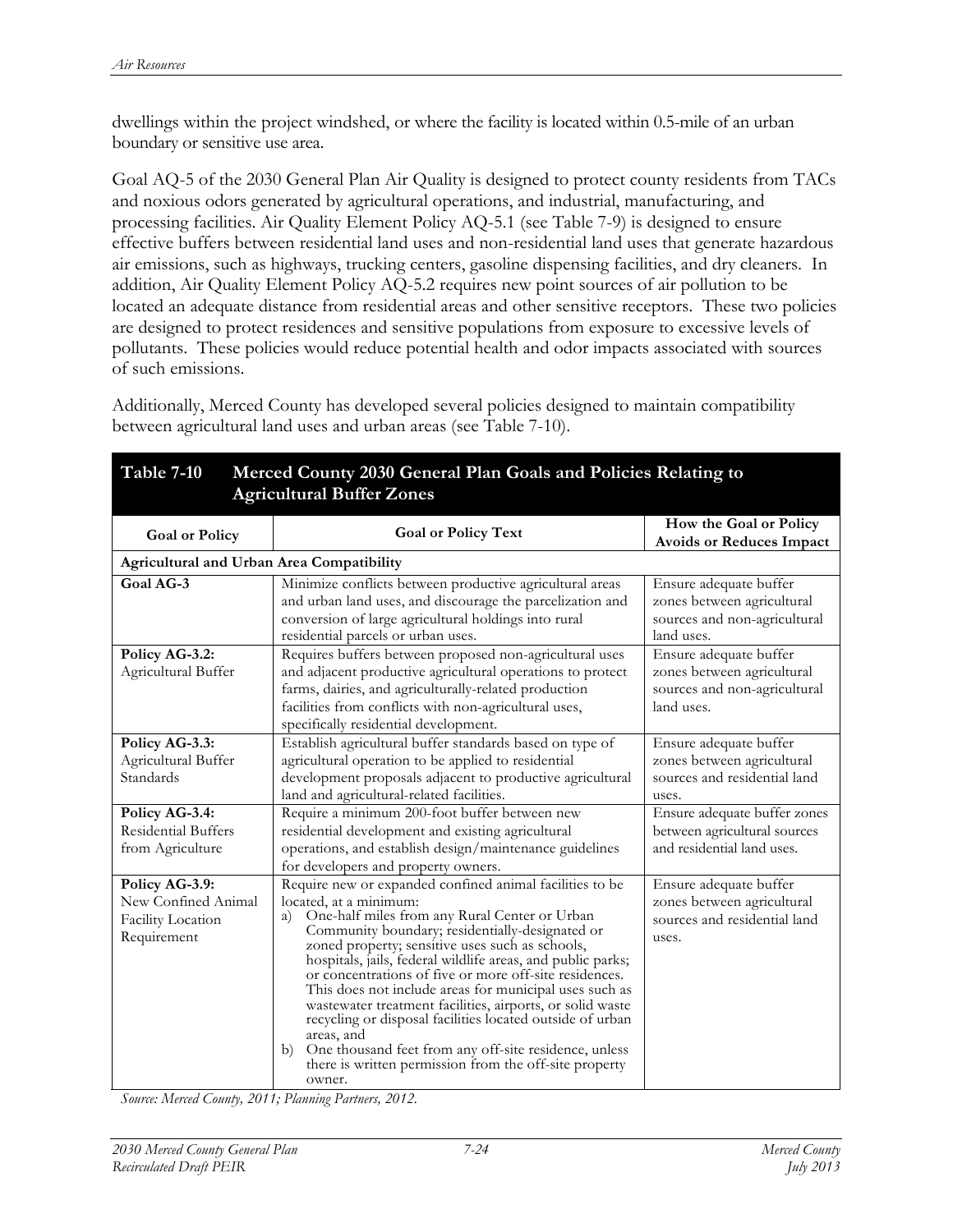The policies listed in Table 7-9, combined with those listed in Table 7-10, in concert with existing County regulations of odors from confined animal facilities would minimize TAC and odor impacts associated with buildout of the 2030 General Plan by requiring evaluation and mitigation of such effects, and by establishing appropriate buffer areas between sensitive uses and sources of odors and TACs. For these reasons, this would be a less-than-significant impact.

**Significance of Impact:** Less than significant.

**Mitigation Measure:** None required.